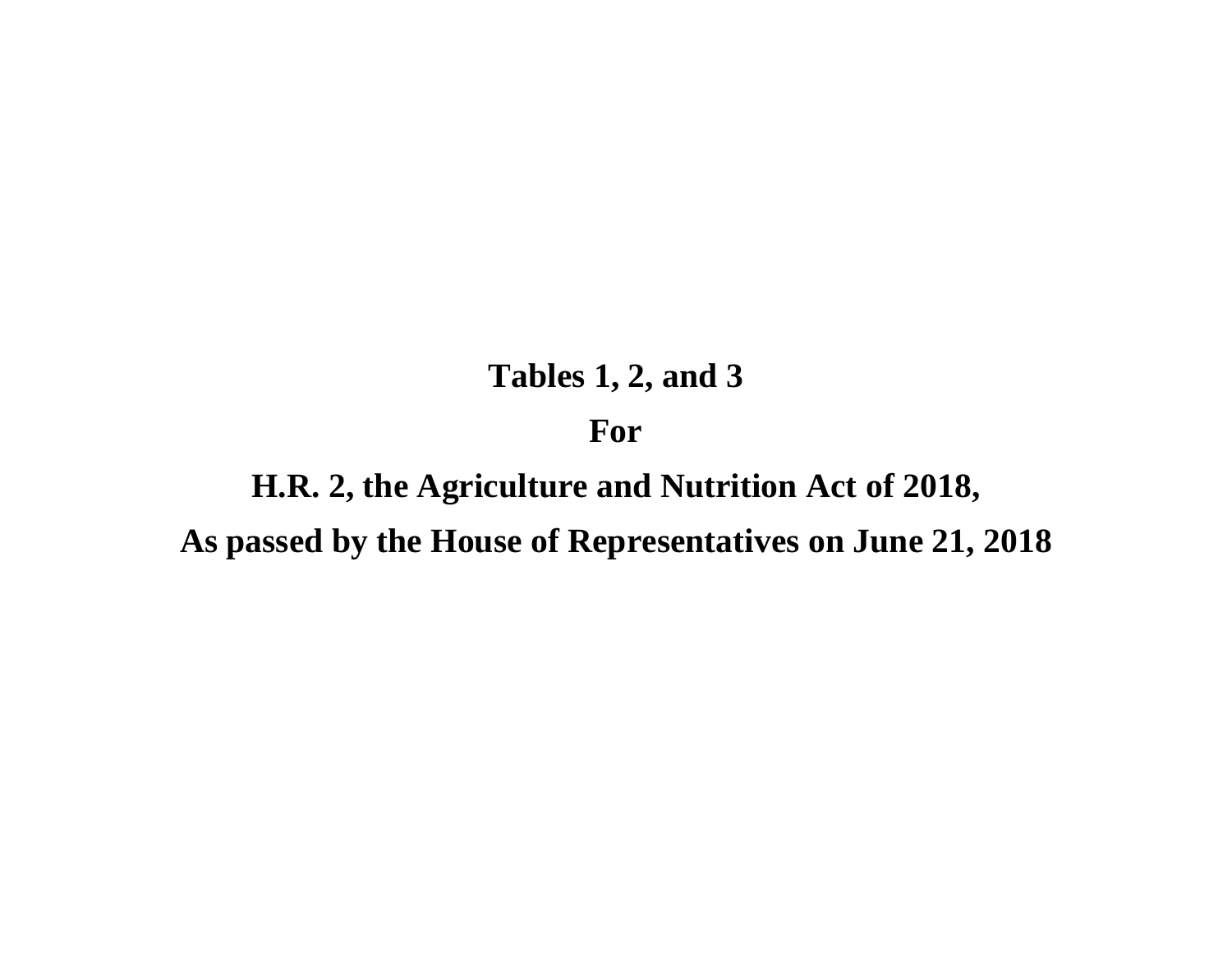## **TABLE 1. SUMMARY OF THE BUDGETARY EFFECTS OF H.R. 2, THE AGRICULTURE AND NUTRITION ACT OF 2018, AS PASSED BY THE HOUSE OF REPRESENTATIVES ON JUNE 21, 2018a**

|                                   |                |              |                                                                    |                |                              |        | By Fiscal Year, in Millions of Dollars                                                             |        |        |          |          |               |               |
|-----------------------------------|----------------|--------------|--------------------------------------------------------------------|----------------|------------------------------|--------|----------------------------------------------------------------------------------------------------|--------|--------|----------|----------|---------------|---------------|
|                                   | 2018           | 2019         | 2020                                                               | 2021           | 2022                         | 2023   | 2024                                                                                               | 2025   | 2026   | 2027     | 2028     | 2019-<br>2023 | 2019-<br>2028 |
|                                   |                |              |                                                                    |                |                              |        | <b>INCREASES AND DECREASES (-) IN DIRECT SPENDING</b>                                              |        |        |          |          |               |               |
| <b>Estimated Budget Authority</b> | $\overline{0}$ | 2,113        | 1,688                                                              | 1,049          | 561                          | 350    | $-196$                                                                                             | $-290$ | $-778$ | $-975$   | $-1,133$ | 5,761         | 2,389         |
| <b>Estimated Outlays</b>          | $\overline{0}$ | 1,055        | 1,095                                                              | 405            | $-69$                        | $-143$ | $-381$                                                                                             | $-390$ | $-804$ | $-977$   | $-1,112$ | 2,344         | $-1,320$      |
|                                   |                |              |                                                                    |                | <b>INCREASES IN REVENUES</b> |        |                                                                                                    |        |        |          |          |               |               |
| <b>Estimated Revenues</b>         | $\overline{0}$ | $\mathbf{0}$ | $\overline{0}$                                                     | $\overline{0}$ | 55                           | 60     | 60                                                                                                 | 65     | 70     | 75       | 80       | 115           | 465           |
|                                   |                |              |                                                                    |                |                              |        | NET INCREASE OR DECREASE (-) IN THE DEFICIT FROM<br><b>CHANGES IN DIRECT SPENDING AND REVENUES</b> |        |        |          |          |               |               |
| Effect on the Deficit             | $\Omega$       | 1,055        | 1,095                                                              | 405            | $-124$                       | $-203$ | $-441$                                                                                             | $-455$ | $-874$ | $-1,052$ | $-1,192$ | 2,229         | $-1,785$      |
|                                   |                |              | <b>INCREASES IN SPENDING SUBJECT TO APPROPRIATION</b> <sup>b</sup> |                |                              |        |                                                                                                    |        |        |          |          |               |               |
| <b>Authorization Level</b>        | $\overline{0}$ | 6,220        | 6,207                                                              | 6,209          | 6,211                        | 6,148  | 650                                                                                                | 25     | 25     | 25       | 25       | 30,995        | 31,745        |
| <b>Estimated Outlays</b>          | $\overline{0}$ | 2,415        | 4,519                                                              | 5,474          | 5,941                        | 6,125  | 3,959                                                                                              | 1,974  | 803    | 306      | 97       | 24,473        | 31,611        |

a. H.R. 2, as passed by the House of Representatives, would impose intergovernmental and private-sector mandates as defined in the Unfunded Mandates Reform Act (UMRA). In the aggregate, CBO estimates, the costs of mandates on public entities would exceed the annual threshold established in UMRA for intergovernmental mandates (\$80 million in 2018, adjusted annually for inflation) in at least four of the first five years that the mandates were in effect. The costs of mandates on private entities would be below the annual threshold established in UMRA for private-sector mandates (\$160 million in 2018, adjusted annually for inflation).

b. The estimate includes only amounts specifically authorized to be appropriated. CBO has not completed an estimate of the discretionary costs of implementing provisions that do not authorize the appropriation of specific amounts.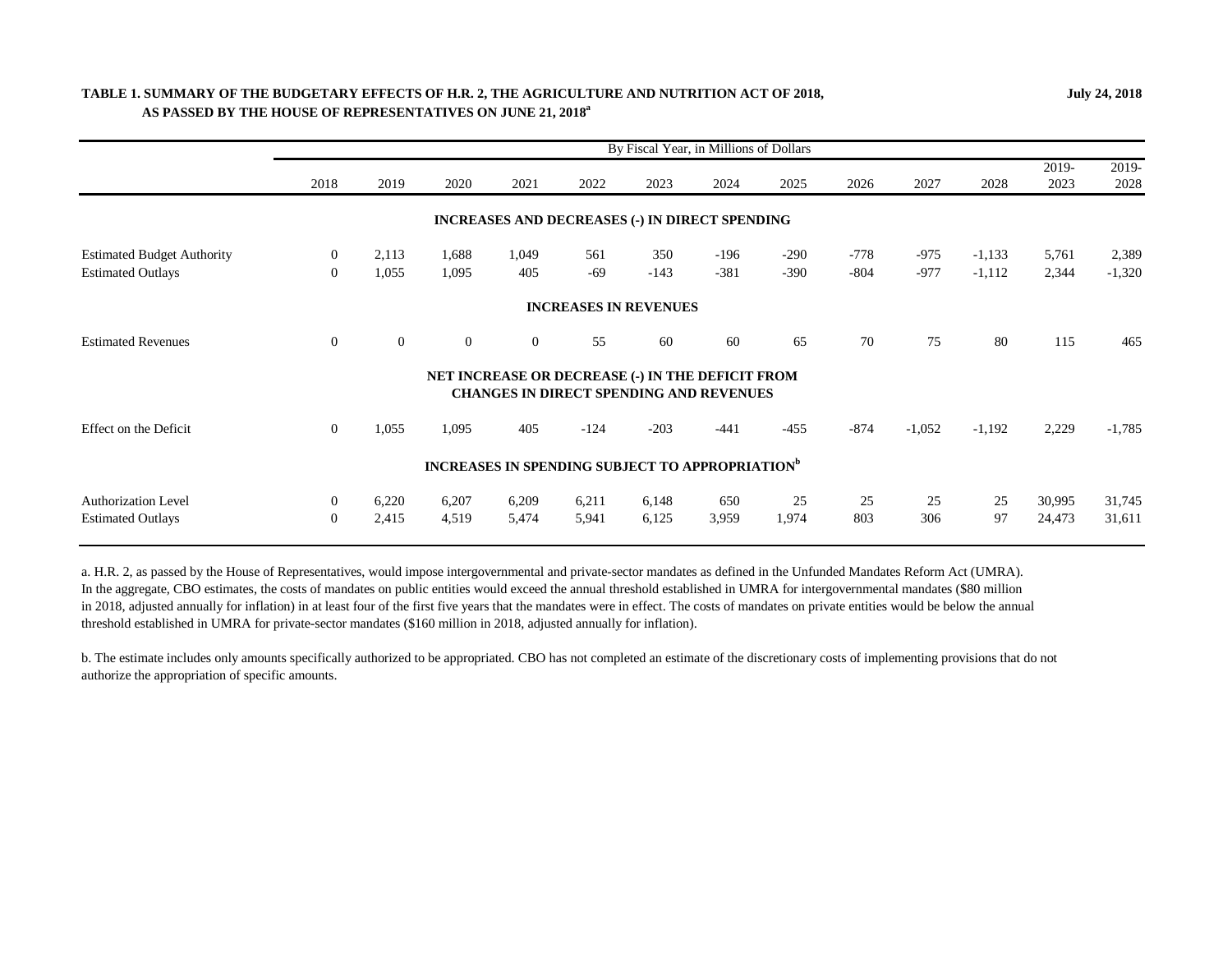|                                                               | By Fiscal Year, in Millions of Dollars |                  |                  |                                                |                  |                  |                  |                  |                  |                  |                  |                  |
|---------------------------------------------------------------|----------------------------------------|------------------|------------------|------------------------------------------------|------------------|------------------|------------------|------------------|------------------|------------------|------------------|------------------|
|                                                               | 2019                                   | 2020             | 2021             | 2022                                           | 2023             | 2024             | 2025             | 2026             | 2027             | 2028             | 2019-<br>2023    | 2019-<br>2028    |
|                                                               |                                        |                  |                  | INCREASES AND DECREASES (-) IN DIRECT SPENDING |                  |                  |                  |                  |                  |                  |                  |                  |
| Title I, Commodity Programs                                   |                                        |                  |                  |                                                |                  |                  |                  |                  |                  |                  |                  |                  |
| <b>Estimated Budget Authority</b>                             | 52                                     | 24               | 163              | 12                                             | 10               | 25               | 118              | $-83$            | $-27$            | 65               | 260              | 358              |
| <b>Estimated Outlays</b>                                      | $-3$                                   | 12               | 160              | 18                                             | 10               | 23               | 115              | $-85$            | $-30$            | 62               | 198              | 284              |
| Title II, Conservation                                        |                                        |                  |                  |                                                |                  |                  |                  |                  |                  |                  |                  |                  |
| <b>Estimated Budget Authority</b>                             | 873                                    | 914              | 873              | 709                                            | 411              | $-48$            | $-161$           | $-236$           | $-295$           | $-324$           | 3,780            | 2,716            |
| <b>Estimated Outlays</b>                                      | 193                                    | 244              | 212              | 82                                             | $-76$            | $-299$           | $-284$           | $-272$           | $-297$           | $-299$           | 656              | $-795$           |
| Title III, Trade                                              |                                        |                  |                  |                                                |                  |                  |                  |                  |                  |                  |                  |                  |
| <b>Estimated Budget Authority</b>                             | 47                                     | 47               | 47               | 47                                             | 47               | 47               | 47               | 47               | 47               | 47               | 235              | 470              |
| <b>Estimated Outlays</b>                                      | 47                                     | 47               | 47               | 47                                             | 47               | 47               | 47               | 47               | 47               | 47               | 235              | 470              |
| Title IV, Nutrition                                           |                                        |                  |                  |                                                |                  |                  |                  |                  |                  |                  |                  |                  |
| <b>Estimated Budget Authority</b>                             | 892                                    | 639              | $-97$            | $-269$                                         | $-180$           | $-147$           | $-221$           | $-434$           | $-628$           | $-850$           | 984              | $-1,296$         |
| <b>Estimated Outlays</b>                                      | 707                                    | 685              | $-59$            | $-280$                                         | $-190$           | $-153$           | $-223$           | $-434$           | $-628$           | $-850$           | 862              | $-1,426$         |
| Title V, Credit                                               |                                        |                  |                  |                                                |                  |                  |                  |                  |                  |                  |                  |                  |
| <b>Estimated Budget Authority</b>                             | $\boldsymbol{0}$                       | $\boldsymbol{0}$ | $\boldsymbol{0}$ | $\boldsymbol{0}$                               | $\boldsymbol{0}$ | $\boldsymbol{0}$ | $\boldsymbol{0}$ | $\boldsymbol{0}$ | $\boldsymbol{0}$ | $\boldsymbol{0}$ | $\boldsymbol{0}$ | $\boldsymbol{0}$ |
| <b>Estimated Outlays</b>                                      | $\overline{0}$                         | $\boldsymbol{0}$ | $\boldsymbol{0}$ | $\boldsymbol{0}$                               | $\boldsymbol{0}$ | $\boldsymbol{0}$ | $\boldsymbol{0}$ | $\boldsymbol{0}$ | $\boldsymbol{0}$ | $\boldsymbol{0}$ | $\boldsymbol{0}$ | $\boldsymbol{0}$ |
| Title VI, Rural Infrastructure and<br>Economic Development    |                                        |                  |                  |                                                |                  |                  |                  |                  |                  |                  |                  |                  |
| <b>Estimated Budget Authority</b>                             | $-50$                                  | $-50$            | $-50$            | $-50$                                          | $-50$            | $-50$            | $-50$            | $-50$            | $-50$            | $-50$            | $-250$           | $-500$           |
| <b>Estimated Outlays</b>                                      | $-45$                                  | $-61$            | $-61$            | $-50$                                          | $-50$            | $-50$            | $-50$            | $-50$            | $-50$            | $-50$            | $-267$           | $-517$           |
| Title VII, Research, Extension, and<br><b>Related Matters</b> |                                        |                  |                  |                                                |                  |                  |                  |                  |                  |                  |                  |                  |
| <b>Estimated Budget Authority</b>                             | 50                                     | 50               | 50               | 50                                             | 50               | $\boldsymbol{0}$ | $\boldsymbol{0}$ | $\boldsymbol{0}$ | $\boldsymbol{0}$ | $\boldsymbol{0}$ | 250              | 250              |
| <b>Estimated Outlays</b>                                      | $\,8\,$                                | 25               | 38               | 48                                             | 50               | 43               | 25               | 13               | $\mathfrak{Z}$   | $\mathbf{0}$     | 168              | 250              |
|                                                               |                                        |                  |                  |                                                |                  |                  |                  |                  |                  |                  |                  | Continued        |

## **TABLE 2. ESTIMATED CHANGES IN DIRECT SPENDING AND REVENUES UNDER H.R. 2, THE AGRICULTURE AND NUTRITION ACT OF 2018, AS PASSED BY THE HOUSE OF REPRESENTATIVES ON JUNE 21, 2018**

**July 24, 2018**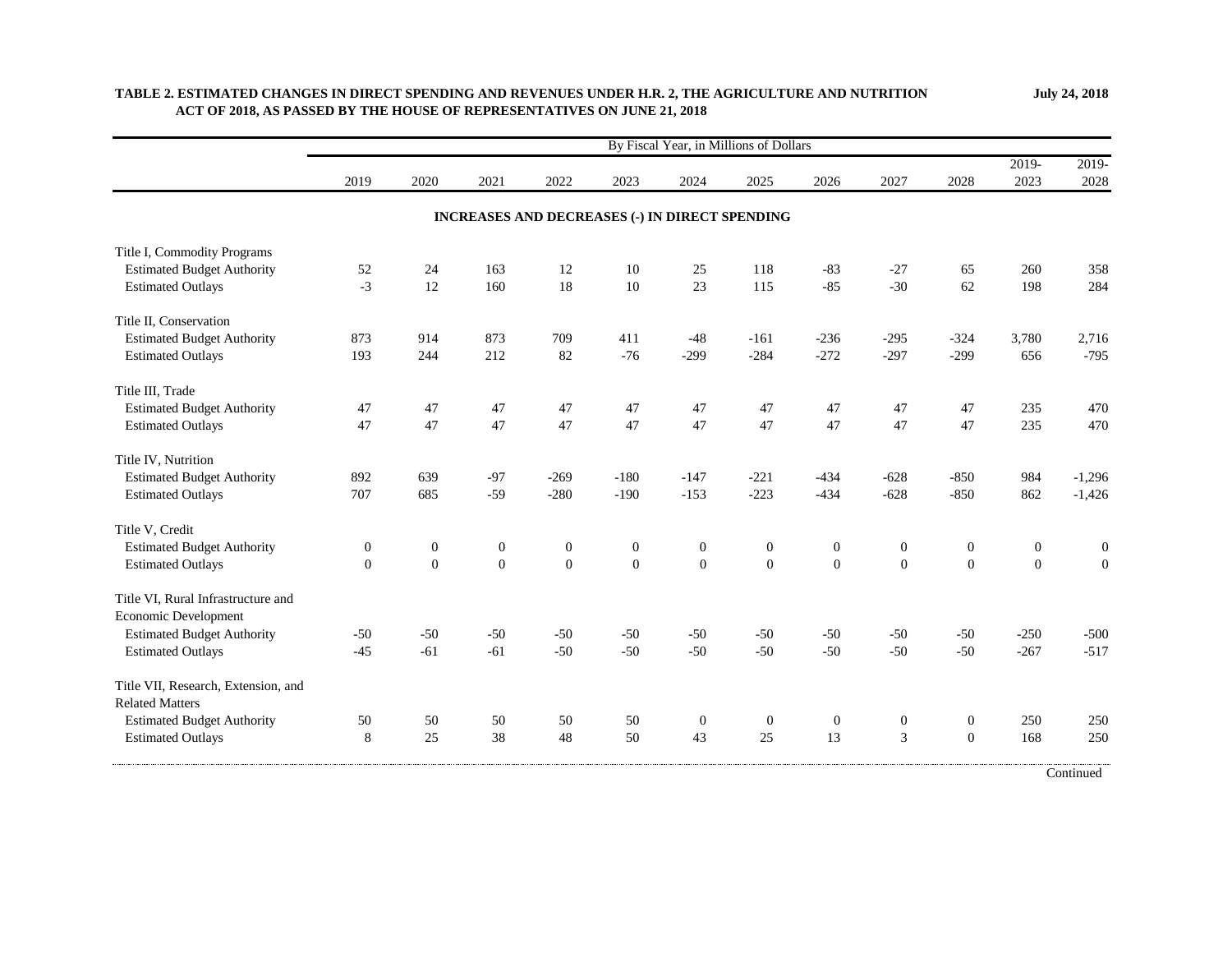|                                   | By Fiscal Year, in Millions of Dollars |                  |                                                                                             |                              |                  |              |                |                |                |                |                |                |  |
|-----------------------------------|----------------------------------------|------------------|---------------------------------------------------------------------------------------------|------------------------------|------------------|--------------|----------------|----------------|----------------|----------------|----------------|----------------|--|
|                                   | 2019                                   | 2020             | 2021                                                                                        | 2022                         | 2023             | 2024         | 2025           | 2026           | 2027           | 2028           | 2019-<br>2023  | 2019-<br>2028  |  |
|                                   |                                        |                  | <b>INCREASES AND DECREASES (-) IN DIRECT SPENDING</b>                                       |                              |                  |              |                |                |                |                |                |                |  |
| Title VIII, Forestry              |                                        |                  |                                                                                             |                              |                  |              |                |                |                |                |                |                |  |
| <b>Estimated Budget Authority</b> | $\boldsymbol{0}$                       | $\boldsymbol{0}$ | $\boldsymbol{0}$                                                                            | $\boldsymbol{0}$             | $\boldsymbol{0}$ | $\theta$     | $\overline{0}$ | $\overline{0}$ | $\overline{0}$ | $\overline{0}$ | $\overline{0}$ | $\overline{0}$ |  |
| <b>Estimated Outlays</b>          | $\overline{0}$                         | $\overline{0}$   | $\overline{0}$                                                                              | $\overline{0}$               | $\overline{0}$   | $\mathbf{0}$ | $\overline{0}$ | $\overline{0}$ | $\overline{0}$ | $\overline{0}$ | $\overline{0}$ | $\overline{0}$ |  |
| Title IX, Horticulture            |                                        |                  |                                                                                             |                              |                  |              |                |                |                |                |                |                |  |
| <b>Estimated Budget Authority</b> | 10                                     | $\boldsymbol{0}$ | $\boldsymbol{0}$                                                                            | $\mathbf{0}$                 | $\boldsymbol{0}$ | $\theta$     | $\overline{0}$ | $\overline{0}$ | $\overline{0}$ | $\overline{0}$ | 10             | 10             |  |
| <b>Estimated Outlays</b>          | $\mathbf{2}$                           | $\overline{2}$   | $\overline{2}$                                                                              | $\overline{2}$               | $\overline{2}$   | $\mathbf{0}$ | $\mathbf{0}$   | $\overline{0}$ | $\overline{0}$ | $\overline{0}$ | 10             | $10\,$         |  |
| Title X, Crop Insurance           |                                        |                  |                                                                                             |                              |                  |              |                |                |                |                |                |                |  |
| <b>Estimated Budget Authority</b> | $-19$                                  | $-19$            | $-19$                                                                                       | $-19$                        | $-19$            | $-19$        | $-19$          | $-19$          | $-19$          | $-18$          | $-93$          | $-184$         |  |
| <b>Estimated Outlays</b>          | $-6$                                   | $-14$            | $-16$                                                                                       | $-17$                        | $-17$            | $-18$        | $-18$          | $-18$          | $-18$          | $-18$          | $-70$          | $-161$         |  |
| Title XI, Miscellaneous           |                                        |                  |                                                                                             |                              |                  |              |                |                |                |                |                |                |  |
| <b>Estimated Budget Authority</b> | 258                                    | 82               | 82                                                                                          | 82                           | 82               | $-4$         | -4             | $-4$           | -4             | $-4$           | 585            | 566            |  |
| <b>Estimated Outlays</b>          | 152                                    | 156              | 82                                                                                          | 82                           | 82               | 26           | $-2$           | $-4$           | $-4$           | $-4$           | 553            | 566            |  |
| Total                             |                                        |                  |                                                                                             |                              |                  |              |                |                |                |                |                |                |  |
| <b>Estimated Budget Authority</b> | 2,113                                  | 1,688            | 1,049                                                                                       | 561                          | 350              | $-196$       | $-290$         | $-778$         | $-975$         | $-1,133$       | 5,761          | 2,389          |  |
| <b>Estimated Outlays</b>          | 1,055                                  | 1,095            | 405                                                                                         | $-69$                        | $-143$           | $-381$       | $-390$         | $-804$         | $-977$         | $-1,112$       | 2,344          | $-1,320$       |  |
|                                   |                                        |                  |                                                                                             | <b>INCREASES IN REVENUES</b> |                  |              |                |                |                |                |                |                |  |
| Title IV, Nutrition               | $\mathbf{0}$                           | $\overline{0}$   | $\boldsymbol{0}$                                                                            | 55                           | 60               | 60           | 65             | 70             | 75             | 80             | 115            | 465            |  |
|                                   |                                        |                  | NET INCREASE OR DECREASE (-) IN THE DEFICIT FROM<br>CHANGES IN DIRECT SPENDING AND REVENUES |                              |                  |              |                |                |                |                |                |                |  |
| Net Effect on the Deficit         | 1,055                                  | 1,095            | 405                                                                                         | $-124$                       | $-203$           | $-441$       | $-455$         | $-874$         | $-1,052$       | $-1,192$       | 2,229          | $-1,785$       |  |
|                                   |                                        |                  |                                                                                             |                              |                  |              |                |                |                |                |                | Continued      |  |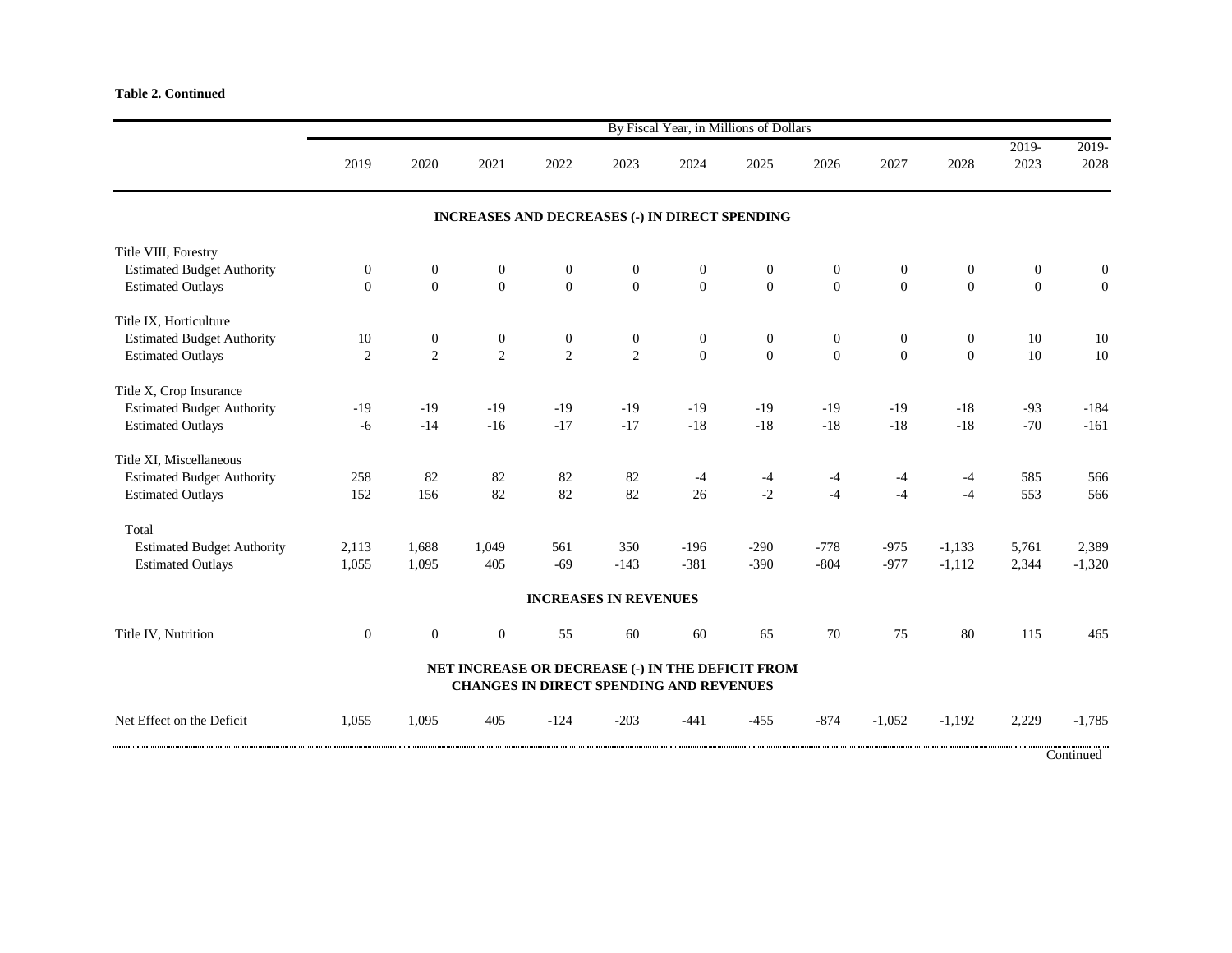|                                                                                                                                          | By Fiscal Year, in Millions of Dollars |        |        |        |        |        |        |        |        |        |         |         |  |
|------------------------------------------------------------------------------------------------------------------------------------------|----------------------------------------|--------|--------|--------|--------|--------|--------|--------|--------|--------|---------|---------|--|
|                                                                                                                                          |                                        |        |        |        |        |        |        |        |        |        | 2019-   | 2019-   |  |
|                                                                                                                                          | 2019                                   | 2020   | 2021   | 2022   | 2023   | 2024   | 2025   | 2026   | 2027   | 2028   | 2023    | 2028    |  |
| <b>MEMORANDUM:</b>                                                                                                                       |                                        |        |        |        |        |        |        |        |        |        |         |         |  |
| CBO's April 2018 Baseline Spending Projections for Expiring Farm Bill Programs That Are Assumed to Continue in the Baseline <sup>4</sup> |                                        |        |        |        |        |        |        |        |        |        |         |         |  |
| <b>Estimated Budget Authority</b>                                                                                                        | 78,769                                 | 77,810 | 78.981 | 77,794 | 77.686 | 78,206 | 79.091 | 80,196 | 81,521 | 83,127 | 391,039 | 793,181 |  |
| <b>Estimated Outlays</b>                                                                                                                 | 77,896                                 | 76,897 | 78,055 | 77,202 | 77.111 | 77,677 | 78,608 | 79,682 | 80,971 | 82,569 | 387,162 | 786,668 |  |
| CBO's April 2018 Baseline Spending Projections for Permanently Authorized Farm Bill Programs                                             |                                        |        |        |        |        |        |        |        |        |        |         |         |  |
| <b>Estimated Budget Authority</b>                                                                                                        | 7,807                                  | 8,015  | 8,121  | 8,158  | 8,202  | 8,242  | 8,309  | 8,344  | 8,380  | 8,421  | 40,303  | 81,999  |  |
| <b>Estimated Outlays</b>                                                                                                                 | 7,475                                  | 7,720  | 7,934  | 8,061  | 8,110  | 8,153  | 8,192  | 8,256  | 8,297  | 8,332  | 39,301  | 80,531  |  |
| Estimated Total Spending Under CBO's April 2018 Baseline for Farm Programs                                                               |                                        |        |        |        |        |        |        |        |        |        |         |         |  |
| <b>Estimated Budget Authority</b>                                                                                                        | 86,575                                 | 85,825 | 87,102 | 85,952 | 85,888 | 86,449 | 87,400 | 88,540 | 89,901 | 91,548 | 431,343 | 875,181 |  |
| <b>Estimated Outlays</b>                                                                                                                 | 85,372                                 | 84,617 | 85,989 | 85,263 | 85,221 | 85,831 | 86,800 | 87,938 | 89,268 | 90,901 | 426,462 | 867,200 |  |

Components may not sum to totals because of rounding. Excludes discretionary spending that would be subject to annual appropriation. Estimates are relative to CBO's April 2018 baseline.

a. Consistent with the rules governing baseline projections that are specified in the Balanced Budget and Emergency Deficit Control Act of 1985, CBO's baseline incorporates the assumption that most farm bill programs that expire at the end of 2018 will continue to operate after their authorizations expire in the same manner as they did before expiration.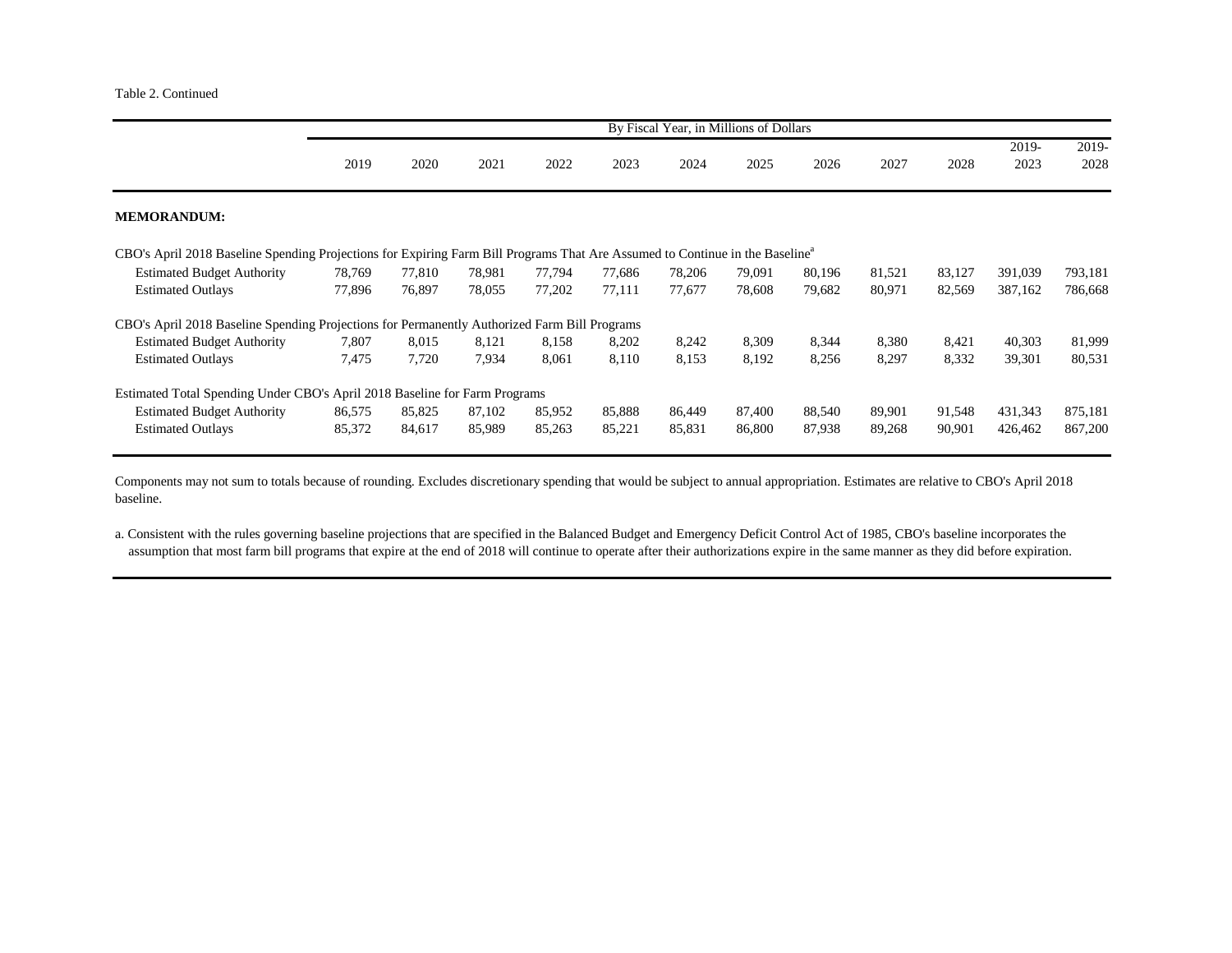|                                                                                     |                  |                |                  |                  |                  | By Fiscal Year, in Millions of Dollars |                  |                  |                  |                  |                 |                  |
|-------------------------------------------------------------------------------------|------------------|----------------|------------------|------------------|------------------|----------------------------------------|------------------|------------------|------------------|------------------|-----------------|------------------|
|                                                                                     | 2019             | 2020           | 2021             | 2022             | 2023             | 2024                                   | 2025             | 2026             | 2027             | 2028             | $2019-$<br>2023 | $2019-$<br>2028  |
| INCREASES AND DECREASES (-) IN DIRECT SPENDING RELATIVE TO CBO'S BASELINE ESTIMATES |                  |                |                  |                  |                  |                                        |                  |                  |                  |                  |                 |                  |
| <b>Title I - Commodity Programs</b>                                                 |                  |                |                  |                  |                  |                                        |                  |                  |                  |                  |                 |                  |
| Sec. 1116, Price Loss Coverage                                                      | $\mathbf{0}$     | $\theta$       | 137              | 55               | 43               | 50                                     | 134              | $-59$            | $-16$            | 64               | 235             | 408              |
| Sec, 1117, Agriculture Risk Coverage--County                                        | $\mathbf{0}$     | $\mathbf{0}$   | 23               | $-34$            | $-26$            | $-17$                                  | $-6$             | $-15$            | $-25$            | $-11$            | $-37$           | $-111$           |
| Sec. 1117, Agriculture Risk Coverage--Individual                                    | $\mathbf{0}$     | $\mathbf{0}$   | $-16$            | $-17$            | $-18$            | $-18$                                  | $-17$            | $-19$            | $-18$            | $-20$            | $-51$           | $-143$           |
| Sec. 1201, Nonrecourse Marketing Assistance Loans                                   | $\overline{0}$   | $\theta$       | $\overline{0}$   | $\mathbf{0}$     | $\overline{0}$   | $\overline{0}$                         | $\overline{0}$   | $\mathbf{0}$     | $\overline{0}$   | $\mathbf{0}$     | $\overline{0}$  | $\boldsymbol{0}$ |
| Sec. 1207, Economic Adjustment Assistance for Textile Mills                         | $\overline{c}$   | $\overline{2}$ | $\overline{2}$   | $\overline{c}$   | $\overline{c}$   | $\overline{2}$                         | $\overline{2}$   | $\overline{2}$   | $\overline{2}$   | 2                | 11              | 23               |
| Sec. 1401, Dairy Program                                                            | $-45$            | $-2$           | $\overline{A}$   | 3                | $-1$             | $-3$                                   | $-6$             | $-4$             | 18               | 17               | $-41$           | $-20$            |
| Sec. 1501, Supplemental Agriculture Disaster Assistance                             | 13               | 6              | 5                | 5                | 5                | 5                                      | 5                | 5                | 5                | 6                | 35              | 62               |
| Sec. 1603, Payment Limitations                                                      | $\overline{4}$   | $\overline{4}$ | $\overline{4}$   | $\overline{4}$   | $\overline{4}$   | $\overline{4}$                         | $\overline{4}$   | $\overline{4}$   | $\overline{4}$   | $\overline{4}$   | 20              | 40               |
| Sec. 1610, Implementation                                                           | 24               | $\mathbf{1}$   | $\boldsymbol{0}$ | $\boldsymbol{0}$ | $\boldsymbol{0}$ | $\boldsymbol{0}$                       | $\boldsymbol{0}$ | $\boldsymbol{0}$ | $\boldsymbol{0}$ | $\boldsymbol{0}$ | 25              | 25               |
| <b>Subtotal, Title I</b>                                                            | $-3$             | 12             | 160              | 18               | 10               | 23                                     | 115              | $-85$            | $-30$            | 62               | 198             | 284              |
|                                                                                     |                  |                |                  |                  |                  |                                        |                  |                  |                  |                  |                 |                  |
| <b>Title II - Conservation</b>                                                      |                  |                |                  |                  |                  |                                        |                  |                  |                  |                  |                 |                  |
| Sec. 2101, Wetlands Mitigation Banking                                              | $\sqrt{2}$       | $\overline{2}$ | $\overline{2}$   | 2                | $\overline{2}$   | $\boldsymbol{0}$                       | $\mathbf{0}$     | $\mathbf{0}$     | $\boldsymbol{0}$ | $\boldsymbol{0}$ | 10              | 10               |
| Sec. 2201, Conservation Reserve Program                                             | $-21$            | 70             | 98               | 96               | 83               | 73                                     | $-43$            | $-76$            | $-137$           | $-166$           | 326             | $-23$            |
| Sec. 2301, Environmental Quality Incentives Program                                 | 55               | 227            | 424              | 608              | 777              | 921                                    | 1,056            | 1,164            | 1,217            | 1,243            | 2,092           | 7,693            |
| Sec. 2402, Grassroots Source Water Protection                                       | $\overline{c}$   | $\overline{2}$ | $\mathbf{1}$     | $\mathbf{0}$     | $\theta$         | $\overline{0}$                         | $\mathbf{0}$     | $\mathbf{0}$     | $\mathbf{0}$     | $\mathbf{0}$     | 5               | 5                |
| Sec. 2403, Voluntary Public Access and Habitat Protection                           | 10               | 10             | 10               | 10               | 10               | $\overline{0}$                         | $\mathbf{0}$     | $\mathbf{0}$     | $\overline{0}$   | $\mathbf{0}$     | 50              | 50               |
| Sec. 2404, Small Watershed Rehabilitation Program                                   | 3                | 16             | 38               | 58               | 74               | 81                                     | 73               | 52               | 32               | 32               | 189             | 459              |
| Sec. 2405, Feral Swine Eradication and Control Pilot                                | 20               | 30             | 25               | 15               | 10               | $\overline{0}$                         | $\mathbf{0}$     | $\Omega$         | $\theta$         | $\theta$         | 100             | 100              |
| Sec. 2601, Agricultural Conservation Easement Program                               | 90               | 187            | 221              | 234              | 247              | 247                                    | 248              | 248              | 249              | 250              | 979             | 2,221            |
| Sec. 2704, Regional Conservation Partnership Program                                | 60               | 106            | 118              | 131              | 143              | 150                                    | 150              | 150              | 150              | 150              | 558             | 1,308            |
| Sec. 2801, Repeal Conservation Stewardship Program                                  | $-28$            | $-406$         | $-725$           | $-1,072$         | $-1,422$         | $-1,771$                               | $-1,768$         | $-1,810$         | $-1,808$         | $-1,808$         | $-3,653$        | $-12,618$        |
| Subtotal, Title II                                                                  | 193              | 244            | 212              | 82               | $-76$            | $-299$                                 | $-284$           | $-272$           | $-297$           | $-299$           | 656             | $-795$           |
| Title III - Trade                                                                   |                  |                |                  |                  |                  |                                        |                  |                  |                  |                  |                 |                  |
| Sec. 3102, International Development Program                                        | 47               | 47             | 47               | 47               | 47               |                                        | 47               | 47               | 47               | 47               | 235             | 470              |
| Subtotal, Title III                                                                 | 47               | 47             | $\overline{47}$  | 47               | 47               | $\frac{47}{47}$                        | $\overline{47}$  | $\overline{47}$  | $\overline{47}$  | 47               | 235             | 470              |
| <b>Title IV - Nutrition</b>                                                         |                  |                |                  |                  |                  |                                        |                  |                  |                  |                  |                 |                  |
| Sec. 4001, Duplicative Enrollment Database                                          | $\boldsymbol{0}$ | $-8$           | $-25$            | $-45$            | $-60$            | $-80$                                  | $-90$            | $-90$            | $-95$            | $-95$            | $-138$          | $-588$           |
| Sec. 4002, Retailer-Funded Incentives Pilot                                         | $\overline{c}$   | 182            | 180              | 120              | 120              | 120                                    | 120              | 120              | 120              | 120              | 604             | 1,204            |
| Sec. 4003, Gus Schumacher Food Insecurity Nutrition                                 |                  |                |                  |                  |                  |                                        |                  |                  |                  |                  |                 |                  |
| <b>Incentive Program</b>                                                            | 7                | 17             | 30               | 46               | 55               | 59                                     | 63               | 65               | 65               | 65               | 155             | 472              |
| Sec. 4006, Update to Categorical Eligibility                                        | $\overline{0}$   | $\overline{0}$ | $-200$           | $-525$           | $-520$           | $-530$                                 | $-530$           | $-540$           | $-555$           | $-565$           | $-1,245$        | $-3,965$         |
| Sec. 4007, Basic Allowance for Housing                                              | 8                | 11             | 11               | 11               | 11               | 12                                     | 12               | 13               | 13               | 14               | 52              | 116              |
| Sec. 4008, Earned Income Deduction                                                  | 350              | 470            | 470              | 470              | 470              | 470                                    | 470              | 480              | 490              | 500              | 2,230           | 4,640            |
| Sec. 4009, Simplified Homeless Housing Costs                                        | $\overline{4}$   | 8              | 8                | $\,8\,$          | 8                | 8                                      | 8                | 8                | 8                | $\,8\,$          | 36              | 76               |
| Sec. 4010, Availability of Standard Utility Allowances Based                        |                  |                |                  |                  |                  |                                        |                  |                  |                  |                  |                 |                  |
| on Receipt of Energy Assistance                                                     | $-130$           | $-310$         | $-310$           | $-310$           | $-300$           | $-300$                                 | $-310$           | $-310$           | $-320$           | $-330$           | $-1,360$        | $-2,930$         |
| Sec. 4011, Child Support; Cooperation with Child Support                            |                  |                |                  |                  |                  |                                        |                  |                  |                  |                  |                 |                  |
| Agencies                                                                            | 140              | 304            | 321              | 335              | 345              | 355                                    | 375              | 396              | 446              | 476              | 1,446           | 3,494            |
| Sec. 4012, Adjustment to Asset Limitations; Updated Vehicle                         |                  |                |                  |                  |                  |                                        |                  |                  |                  |                  |                 |                  |
|                                                                                     |                  |                |                  |                  |                  |                                        |                  |                  |                  |                  |                 |                  |
| Allowance; Savings Excluded from Assets <sup>a</sup>                                | $\mathbf{1}$     | $-15$          | 5                | 30               | 30               | 30                                     | 30               | 30               | 30               | 30               | 51              | 201              |

#### **TABLE 3. DETAILED CBO ESTIMATES OF INCREASES AND DECREASES IN DIRECT SPENDING AND REVENUES FOR H.R. 2, THE AGRICULTURE AND NUTRITION ACT OF 2018, AS PASSED BY THE HOUSE OF REPRESENTATIVES ON JUNE 21, 2018 July 24, 2018**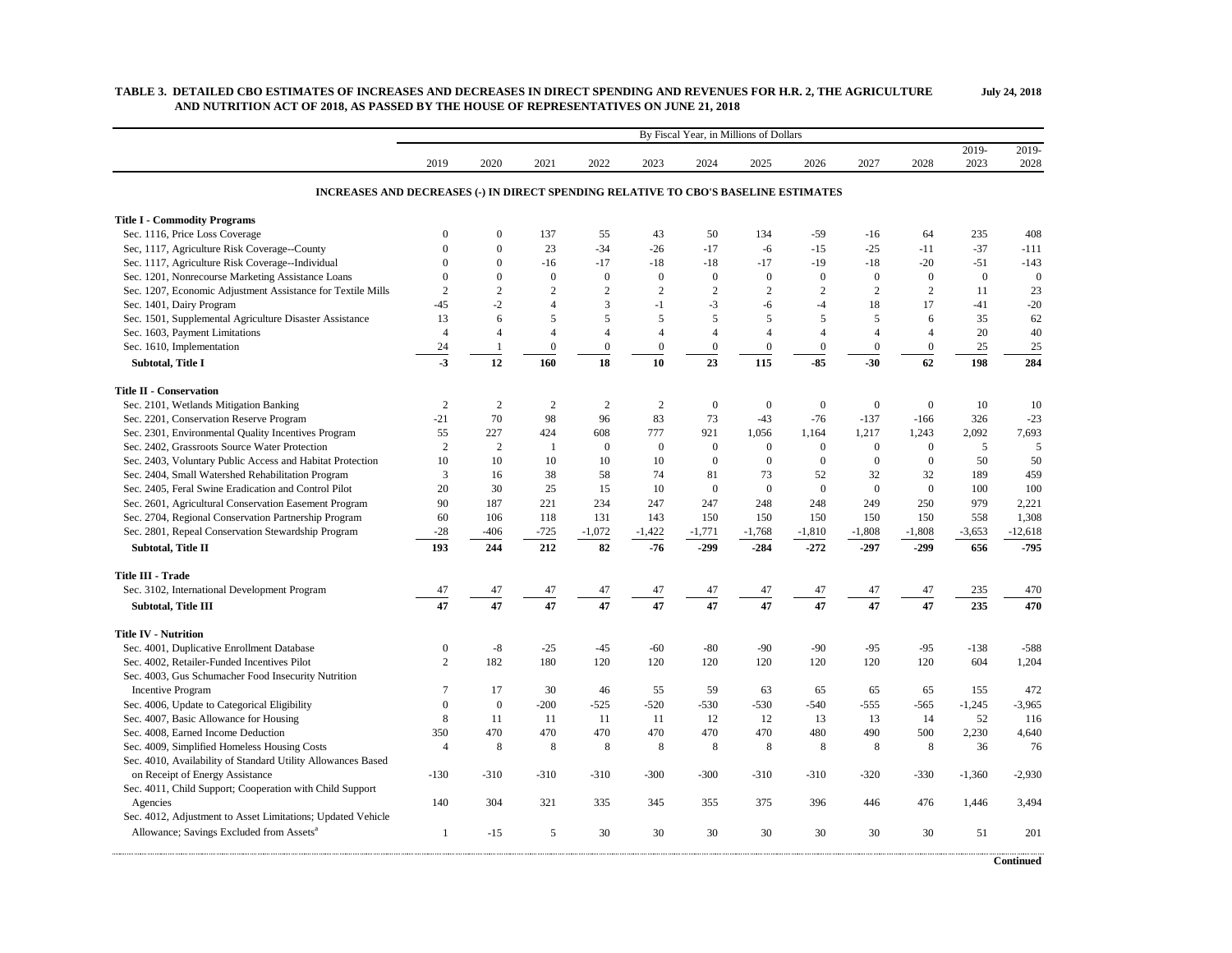| Table 3. Continued. |  |
|---------------------|--|
|---------------------|--|

|                                                                                                 | By Fiscal Year, in Millions of Dollars |              |             |                  |                |                |                  |                |                         |                  |                             |                 |  |
|-------------------------------------------------------------------------------------------------|----------------------------------------|--------------|-------------|------------------|----------------|----------------|------------------|----------------|-------------------------|------------------|-----------------------------|-----------------|--|
|                                                                                                 |                                        |              |             |                  |                |                |                  |                |                         |                  | 2019-                       | $2019-$         |  |
|                                                                                                 | 2019                                   | 2020         | 2021        | 2022             | 2023           | 2024           | 2025             | 2026           | 2027                    | 2028             | 2023                        | 2028            |  |
| INCREASES AND DECREASES (-) IN DIRECT SPENDING RELATIVE TO CBO'S BASELINE ESTIMATES             |                                        |              |             |                  |                |                |                  |                |                         |                  |                             |                 |  |
| Title IV - Nutrition -- continued.                                                              |                                        |              |             |                  |                |                |                  |                |                         |                  |                             |                 |  |
| Sec. 4015, Workforce Solutions                                                                  |                                        |              |             |                  |                |                |                  |                |                         |                  |                             |                 |  |
| <b>Benefits</b>                                                                                 | $\mathbf{0}$                           | $-300$       | $-1,330$    | $-1,350$         | $-1,340$       | $-1,370$       | $-1,560$         | $-1,920$       | $-2,280$                | $-2,650$         | $-4,320$                    | $-14,100$       |  |
| Administration                                                                                  | $\mathbf{0}$                           | 140          | 600         | 680              | 740            | 810            | 920              | 1,020          | 1,140                   | 1,250            | 2,160                       | 7,300           |  |
| Subtotal, Workforce Solutions                                                                   | $\mathbf{0}$                           | $-160$       | $-730$      | $-670$           | $-600$         | $-560$         | $-640$           | $-900$         | $-1,140$                | $-1,400$         | $-2,160$                    | $-6,800$        |  |
| Sec. 4017, Mobile Technologies                                                                  | $\mathbf{0}$                           | $\mathbf{1}$ | 1           | $\mathbf{1}$     | $\mathbf{1}$   | -1             | 1                | 2              | $\overline{c}$          | $\overline{2}$   | $\overline{4}$              | 12              |  |
| Sec. 4018, Prohibited Fees                                                                      | $\mathbf{0}$                           | 3            | $\tau$      | 13               | 20             | 20             | 20               | 20             | 25                      | 25               | 43                          | 153             |  |
| Sec. 4020, Benefit Recovery                                                                     | $\ast$                                 | $\approx$    | $\ast$      | $\ast$           | $\ast$         | $\ast$         | $\ast$           | $\ast$         | $\ast$                  | $\ast$           | $\frac{1}{2}$               | $\ast$          |  |
| Sec. 4022, National Gateway <sup>b</sup>                                                        | 8                                      | 10           | 10          | 68               | 70             | 78             | 81               | 90             | 95                      | 95               | 165                         | 601             |  |
| Sec. 4024, Transitional Benefits                                                                | 75                                     | 90           | 90          | 90               | 90             | 90             | 90               | 90             | 95                      | 95               | 435                         | 895             |  |
| Sec. 4026, Supplemental Nutrition Assistance Program Benefit                                    |                                        |              |             |                  |                |                |                  |                |                         |                  |                             |                 |  |
| <b>Transfer Transaction Data Report</b>                                                         | $\overline{4}$                         | 3            | 2           | 3                | $\overline{3}$ | 3              | 3                | 3              | 3                       | 3                | 15                          | 30              |  |
| Sec. 4027, Adjustment to Percentage of Recovered Funds                                          |                                        |              |             |                  |                |                |                  |                |                         |                  |                             |                 |  |
| <b>Retained by States</b>                                                                       | 10                                     | 10           | 10          | 10               | 10             | 10             | 10               | 10             | 11                      | 11               | 50                          | 102             |  |
| Sec. 4028, Tolerance Level for Payment Errors                                                   | $\frac{1}{2}$                          | $\ast$       | $\ast$      | $\ast$           | $\ast$         | $\ast$         | $\ast$           | $\ast$         | $\ast$                  | $\ast$           | $\ast$                      | $\ast$          |  |
| Sec. 4029, State Performance Indicators                                                         | $\mathbf{0}$                           | $-48$        | $-48$       | $-48$            | $-48$          | $-48$          | $-48$            | $-48$          | $-48$                   | $-48$            | $-192$                      | $-432$          |  |
| Sec. 4032, Emergency Food Assistance                                                            | 45                                     | 46           | 47          | 48               | 49             | 50             | 52               | 53             | 54                      | 55               | 235                         | 499             |  |
| Sec. 4033, Nutrition Education                                                                  | 57                                     | 58           | 59          | 61               | 62             | 64             | 65               | 67             | 69                      | 70               | 297                         | 632             |  |
| Sec. 4036, Implementation Funds                                                                 | 128                                    | 17           | 3           | 3                | $\mathbf{0}$   | $\mathbf{0}$   | $\boldsymbol{0}$ | $\mathbf{0}$   | $\mathbf{0}$            | $\mathbf{0}$     | 150                         | 150             |  |
|                                                                                                 |                                        |              |             |                  |                |                |                  |                |                         |                  |                             |                 |  |
| Sec. 4037, Multivitamin-Mineral Dietary Supplements Eligible for<br>Purchase with SNAP Benefits | $\star$                                | $\mathbf 0$  | $\mathbf 0$ | $\mathbf 0$      | 0              | $\mathbf 0$    | $\mathbf 0$      | $\mathbf 0$    | $\mathbf 0$             | 0                |                             |                 |  |
|                                                                                                 |                                        |              |             |                  |                |                |                  |                |                         |                  |                             |                 |  |
| Sec. 4038, Review of Supplemental Nutrition Assistance                                          |                                        |              |             | 0                | 0              | $\mathbf 0$    | $\mathbf 0$      | $\mathbf 0$    | $\mathbf 0$             | 0                |                             | $\star$         |  |
| <b>Program Operations</b>                                                                       |                                        |              |             | $-1$             |                |                | $-3$             |                |                         |                  |                             |                 |  |
| Sec. 4039, Disqualification of Certain Convicted Felons                                         | $\ast$                                 | $\ast$       | ×.          | $\ast$           | $-2$<br>×.     | $-2$<br>$\ast$ | $\ast$           | $-4$<br>$\ast$ | $-5$<br>×.              | $-6$<br>$\ast$   | $-3$<br>$\boldsymbol{\ast}$ | $-23$<br>$\ast$ |  |
| Sec. 4043, Administrative Flexibility for States                                                |                                        |              | $\ast$      |                  |                |                |                  |                |                         |                  |                             |                 |  |
| Interactions                                                                                    | $-2$                                   | $-3$         |             | $\overline{2}$   | $-4$           | $-3$           | $-2$             | 12             | 10                      | 25               | $-7$                        | 35              |  |
| <b>Subtotal, Title IV</b>                                                                       | 707                                    | 685          | $-59$       | $-280$           | $-190$         | $-153$         | $-223$           | $-434$         | $-628$                  | $-850$           | 862                         | $-1,426$        |  |
| Title V - Credit                                                                                | $\bf{0}$                               | $\bf{0}$     | $\bf{0}$    | $\bf{0}$         | $\bf{0}$       | $\bf{0}$       | $\boldsymbol{0}$ | $\bf{0}$       | $\bf{0}$                | $\bf{0}$         | $\bf{0}$                    | $\bf{0}$        |  |
| Title VI - Rural Infrastructure and Economic Development                                        |                                        |              |             |                  |                |                |                  |                |                         |                  |                             |                 |  |
| Sec, 6403, Biorefinery Assistance                                                               | $-35$                                  | $-31$        | $-16$       | $\boldsymbol{0}$ | $\mathbf{0}$   | $\mathbf{0}$   | $\boldsymbol{0}$ | $\mathbf{0}$   | $\mathbf{0}$            | $\boldsymbol{0}$ | $-82$                       | $-82$           |  |
| Sec. 6407, Rural Energy for America Program                                                     | $-10$                                  | $-30$        | -45         | $-50$            | $-50$          | $-50$          | $-50$            | $-50$          | $-50$                   | $-50$            | $-185$                      | $-435$          |  |
| <b>Subtotal, Title VI</b>                                                                       | $-45$                                  | $-61$        | -61         | $-50$            | $-50$          | $-50$          | $-50$            | $-50$          | $-50$                   | $-50$            | $-267$                      | $-517$          |  |
| Title VII - Research, Extension, and Related Matters                                            |                                        |              |             |                  |                |                |                  |                |                         |                  |                             |                 |  |
| Sec, 7209, Organic Agriculture Research and                                                     |                                        |              |             |                  |                |                |                  |                |                         |                  |                             |                 |  |
| <b>Extension Initiative</b>                                                                     | 5                                      | 15           | 23          | 29               | 30             | 26             | 15               | $\,8\,$        | $\overline{2}$          | $\boldsymbol{0}$ | 101                         | 150             |  |
| Sec. 7507, Beginning Farmer and Rancher                                                         |                                        |              |             |                  |                |                |                  |                |                         |                  |                             |                 |  |
| Development Program                                                                             | $\mathbf{3}$                           | 10           | 15          | 19               | 20             | 17             | 10               | 5              |                         | $\overline{0}$   | 67                          | 100             |  |
| Subtotal, Title VII                                                                             | 8                                      | 25           | 38          | 48               | 50             | 43             | 25               | 13             | $\overline{\mathbf{3}}$ | 0                | 168                         | 250             |  |
|                                                                                                 |                                        |              |             |                  |                |                |                  |                |                         |                  |                             |                 |  |
| <b>Title VIII - Forestry</b>                                                                    | $\bf{0}$                               | $\bf{0}$     | $\bf{0}$    | $\bf{0}$         | $\bf{0}$       | $\mathbf{0}$   | $\bf{0}$         | $\bf{0}$       | $\bf{0}$                | $\mathbf{0}$     | $\bf{0}$                    | $\bf{0}$        |  |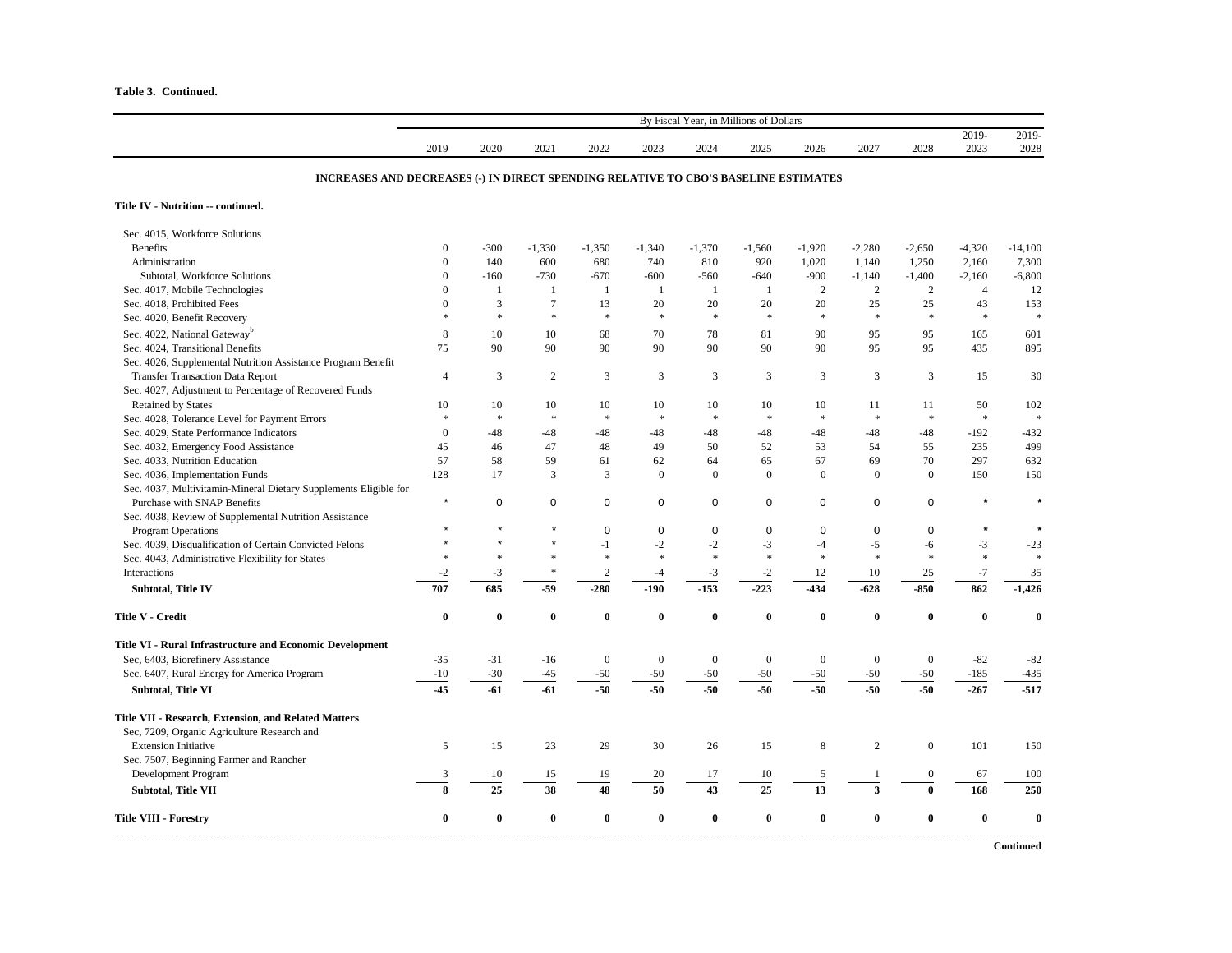**Table 3. Continued.**

|                                                                                           |                                                                  |              |              |                |                | By Fiscal Year, in Millions of Dollars |                  |              |              |                  |                |               |
|-------------------------------------------------------------------------------------------|------------------------------------------------------------------|--------------|--------------|----------------|----------------|----------------------------------------|------------------|--------------|--------------|------------------|----------------|---------------|
|                                                                                           | 2019                                                             | 2020         | 2021         | 2022           | 2023           | 2024                                   | 2025             | 2026         | 2027         | 2028             | 2019-<br>2023  | 2019-<br>2028 |
| INCREASES AND DECREASES (-) IN DIRECT SPENDING RELATIVE TO CBO'S BASELINE ESTIMATES       |                                                                  |              |              |                |                |                                        |                  |              |              |                  |                |               |
| <b>Title IX - Horticulture</b>                                                            |                                                                  |              |              |                |                |                                        |                  |              |              |                  |                |               |
| Sec. 9006, National Organic Program Technology Update                                     | $\mathbf{1}$                                                     | $\mathbf{1}$ |              | $\mathbf{1}$   | 1              | $\boldsymbol{0}$                       | $\mathbf{0}$     | $\mathbf{0}$ | $\mathbf{0}$ | $\boldsymbol{0}$ | 5              | 5             |
| Sec. 9006, Organic Production and Market Data Initiative                                  | $\mathbf{1}$                                                     | $\mathbf{1}$ | $\mathbf{1}$ | $\mathbf{1}$   | $\mathbf{1}$   | $\mathbf{0}$                           | $\mathbf{0}$     | $\mathbf{0}$ | $\Omega$     | $\theta$         | 5              | 5             |
| Subtotal, Title IX                                                                        | $\overline{2}$                                                   | $\mathbf{2}$ | $\mathbf{2}$ | $\overline{2}$ | $\overline{2}$ | $\bf{0}$                               | $\bf{0}$         | $\mathbf{0}$ | 0            | $\bf{0}$         | 10             | 10            |
| <b>Title X - Crop Insurance</b>                                                           |                                                                  |              |              |                |                |                                        |                  |              |              |                  |                |               |
| Sec. 10001, Treatment of Forage and Grazing                                               | 1                                                                | 9            | 10           | 10             | 10             | 10                                     | 10               | 10           | 10           | 10               | 40             | 90            |
| Sec. 10002, Increase Catastrophic Coverage Administrative                                 |                                                                  |              |              |                |                |                                        |                  |              |              |                  |                |               |
| Fee to \$500                                                                              | $-1$                                                             | $-7$         | $^{\rm -8}$  | $\text{-}8$    | $-8$           | $\mbox{-}8$                            | $-8$             | $\mbox{-}8$  | $-8$         | $\mbox{-}8$      | $-32$          | $-72$         |
| Sec. 10006, Program Administration                                                        | $\Omega$                                                         | $-2$         | $-2$         | $-2$           | $-2$           | $-2$                                   | $-2$             | $-2$         | $-2$         | $-2$             | $-8$           | $-18$         |
| Sec. 10008, Whole Farm Application to Beginning Farmers                                   |                                                                  |              |              |                |                |                                        |                  |              |              |                  |                |               |
| and Ranchers                                                                              | $\boldsymbol{0}$                                                 | -1           | 1            | 1              | -1             | 1                                      | -1               | -1           | 1            | -1               | $\overline{4}$ | 9             |
| Sec. 10009, Research and Development Priorities                                           | $-5$                                                             | $-5$         | $-5$         | $-5$           | $-5$           | $-5$                                   | $-5$             | $-5$         | $-5$         | $-5$             | $-23$          | $-45$         |
| Sec. 10010, Education and Risk Management Assistance                                      | $-1$                                                             | $-11$        | $-12$        | $-13$          | $-14$          | $-14$                                  | $-15$            | $-15$        | $-15$        | $-15$            | $-52$          | $-125$        |
| Subtotal, Title X                                                                         | -6                                                               | $-14$        | $-16$        | $-17$          | $-17$          | $-18$                                  | $-18$            | $-18$        | $-18$        | $-18$            | $-70$          | $-161$        |
| <b>Title XI - Miscellaneous</b>                                                           |                                                                  |              |              |                |                |                                        |                  |              |              |                  |                |               |
| Sec. 11101, National Animal Disease Preparedness and                                      |                                                                  |              |              |                |                |                                        |                  |              |              |                  |                |               |
| Response                                                                                  | 150                                                              | 125          | 50           | 50             | 50             | 25                                     | $\overline{0}$   | $\mathbf{0}$ | $\Omega$     | $\Omega$         | 425            | 450           |
| Sec. 11201, Outreach and Assistance to Socially                                           |                                                                  |              |              |                |                |                                        |                  |              |              |                  |                |               |
| <b>Disadvantaged Producers</b>                                                            | 5                                                                | 8            | 10           | 10             | 10             | 5                                      | $\mathfrak{2}$   | $\mathbf{0}$ | $\Omega$     | $\mathbf{0}$     | 43             | 50            |
| Sec. 11304, Textile Trust Fund                                                            | 1                                                                | 26           | 25           | 25             | 25             | $\boldsymbol{0}$                       | $\boldsymbol{0}$ | $\mathbf{0}$ | $\mathbf{0}$ | $\mathbf{0}$     | 103            | 103           |
| Sec. 11502, Noninsured Crop Disaster Assistance Program                                   | $-4$                                                             | $-4$         | $-4$         | $-4$           | $-4$           | $-4$                                   | $-4$             | $-4$         | -4           | $-4$             | $-19$          | $-37$         |
| Subtotal, Title XII                                                                       | 152                                                              | 156          | 82           | 82             | 82             | 26                                     | $-2$             |              |              |                  | 553            | 566           |
|                                                                                           |                                                                  |              |              |                |                |                                        |                  |              |              |                  |                |               |
| TOTAL INCREASES AND DECREASES (-) IN DIRECT SPENDING RELATIVE TO CBO'S BASELINE ESTIMATES |                                                                  |              |              |                |                |                                        |                  |              |              |                  |                |               |
| <b>Total Changes in Direct Spending</b>                                                   | 1,055                                                            | 1,095        | 405          | -69            | $-143$         | $-381$                                 | -390             | $-804$       | -977         | $-1,112$         | 2,344          | $-1,320$      |
|                                                                                           | TOTAL INCREASES IN REVENUES RELATIVE TO CBO'S BASELINE ESTIMATES |              |              |                |                |                                        |                  |              |              |                  |                |               |
| Sec. 4022, National Gateway                                                               | $\bf{0}$                                                         | $\mathbf{0}$ | $\bf{0}$     | 55             | 60             | 60                                     | 65               | 70           | 75           | 80               | 115            | 465           |
| NET INCREASE OR DECREASE (-) IN THE DEFICIT RELATIVE TO CBO'S BASELINE ESTIMATES          |                                                                  |              |              |                |                |                                        |                  |              |              |                  |                |               |
| <b>Net Effect on the Deficit</b>                                                          | 1,055                                                            | 1,095        | 405          | $-124$         | $-203$         | $-441$                                 | -455             | $-874$       | $-1,052$     | -1,192           | 2,229          | $-1,785$      |
|                                                                                           |                                                                  |              |              |                |                |                                        |                  |              |              |                  |                |               |

Components may not sum to totals because of rounding. Excludes discretionary spending that would be subject to appropriation. Estimates are relative to CBO's April 2018 baseline.

 $* =$  Between -\$500,000 and \$500,000.

a. This estimate includes direct spending effects from sections 4012, 4013, and 4014, assuming all are enacted concurrently. It also assumes section 4006 is enacted concurrently with those sections, and it includes those interaction effects.

b. Revenue effects of this provision are shown in revenue line of the estimate.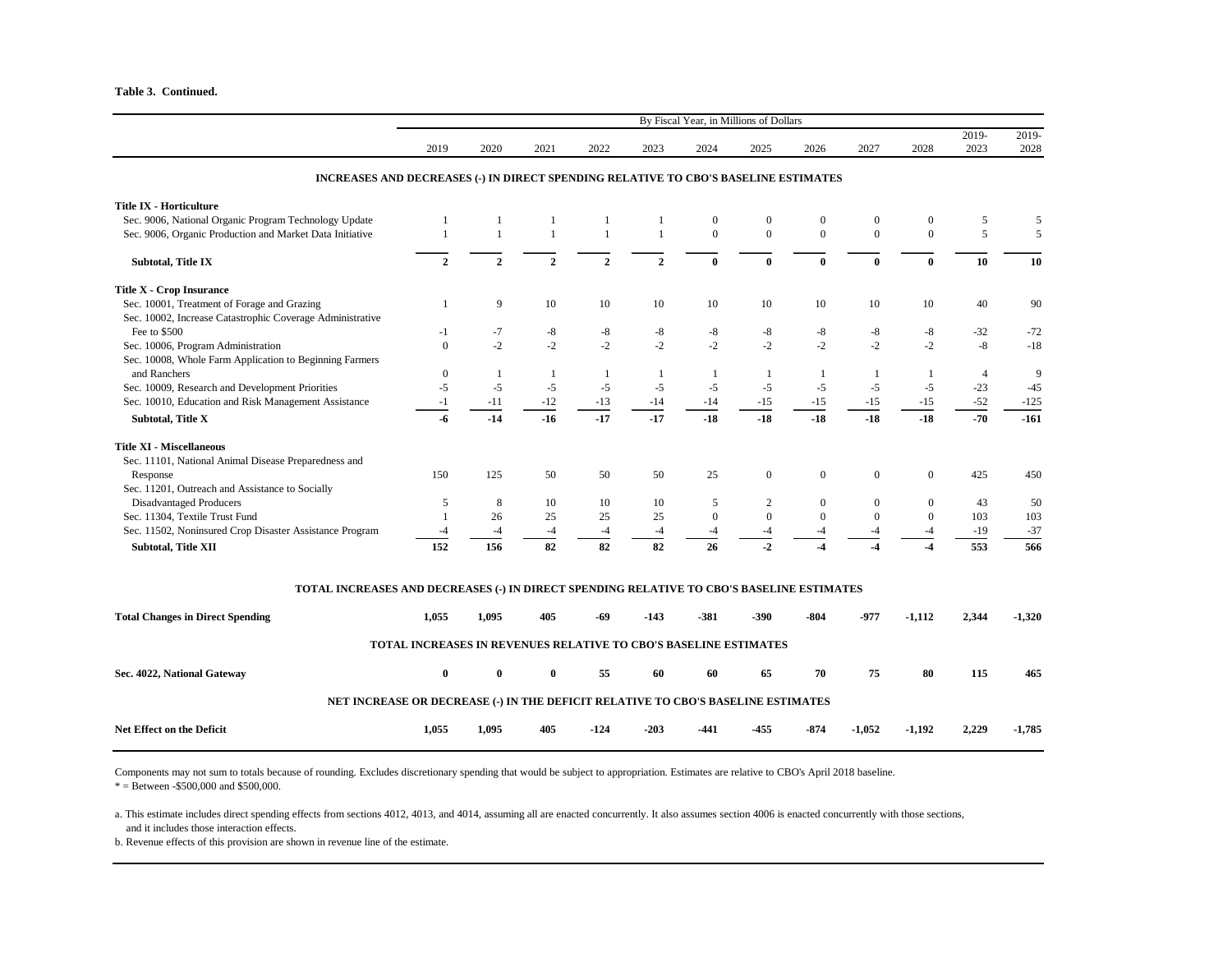# **Tables 1, 2, and 3 For**

# **H.R. 2, the Agriculture Improvement of 2018, As passed by the Senate on June 28, 2018**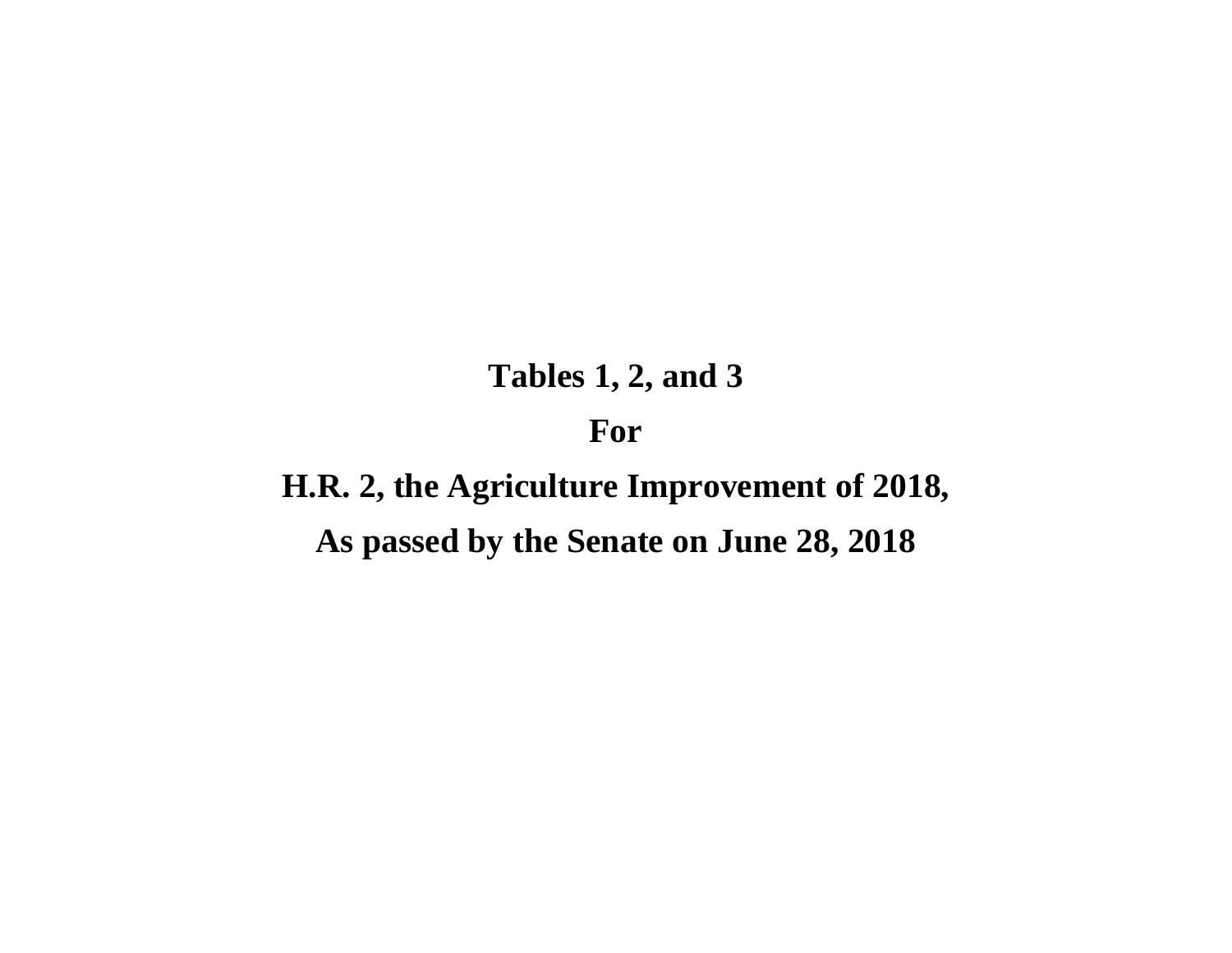## **TABLE 1. SUMMARY OF THE BUDGETARY EFFECTS OF H.R. 2, THE AGRICULTURE IMPROVEMENT ACT OF 2018, AS PASSED BY THE SENATE ON JUNE 28, 2018<sup>a</sup>**

|                                   | By Fiscal Year, in Millions of Dollars |            |            |                              |            |                                                                                                    |                  |                  |                  |                  |               |                |  |
|-----------------------------------|----------------------------------------|------------|------------|------------------------------|------------|----------------------------------------------------------------------------------------------------|------------------|------------------|------------------|------------------|---------------|----------------|--|
|                                   | 2019                                   | 2020       | 2021       | 2022                         | 2023       | 2024                                                                                               | 2025             | 2026             | 2027             | 2028             | 2019-<br>2023 | 2019-<br>2028  |  |
|                                   |                                        |            |            |                              |            | INCREASES AND DECREASES (-) IN DIRECT SPENDING                                                     |                  |                  |                  |                  |               |                |  |
| <b>Estimated Budget Authority</b> | 775<br>436                             | 386<br>314 | 233<br>334 | 194<br>273                   | 160<br>215 | $-80$<br>$-61$                                                                                     | $-182$<br>$-203$ | $-234$<br>$-250$ | $-647$<br>$-651$ | $-338$<br>$-341$ | 1,748         | 267<br>68      |  |
| <b>Estimated Outlays</b>          |                                        |            |            |                              |            |                                                                                                    |                  |                  |                  |                  | 1,573         |                |  |
|                                   |                                        |            |            | <b>INCREASES IN REVENUES</b> |            |                                                                                                    |                  |                  |                  |                  |               |                |  |
| <b>Estimated Revenues</b>         | 5                                      | 7          | 7          | 7                            | $\tau$     | 7                                                                                                  | $\tau$           | $\tau$           | $\tau$           | $\tau$           | 33            | 68             |  |
|                                   |                                        |            |            |                              |            | NET INCREASE OR DECREASE (-) IN THE DEFICIT FROM<br><b>CHANGES IN DIRECT SPENDING AND REVENUES</b> |                  |                  |                  |                  |               |                |  |
| Effect on the Deficit             | 431                                    | 307        | 327        | 266                          | 208        | $-68$                                                                                              | $-210$           | $-257$           | $-658$           | $-348$           | 1,540         | $\overline{0}$ |  |
|                                   |                                        |            |            |                              |            | <b>INCREASES IN SPENDING SUBJECT TO APPROPRIATION</b> <sup>b</sup>                                 |                  |                  |                  |                  |               |                |  |
| <b>Authorization Level</b>        | 5,888                                  | 5,872      | 5,874      | 5,876                        | 5,878      | 700                                                                                                | 70               | 70               | 70               | 70               | 29,386        | 30,366         |  |
| <b>Estimated Outlays</b>          | 2,371                                  | 4,465      | 5,338      | 5,686                        | 5,825      | 3,726                                                                                              | 1,769            | 672              | 294              | 143              | 23,685        | 30,288         |  |

a. H.R. 2, as passed by the Senate, would impose intergovernmental and private-sector mandates as defined in the Unfunded Mandates Reform Act (UMRA). CBO estimates the costs of mandates on public entitites would not exceed the annual threshold established in UMRA for intergovernmental mandates (\$80 million in 2018, adjusted annually for inflation). The costs of mandates on private entities would exceed the threshold established in UMRA for private-sector mandates (\$160 million in 2018, adjusted annually for inflation). One of the private-sector mandates - a prohibition on knowingly slaughtering and trafficking a cat or dog for human consumption - was not contained in the legislation as reported.

b. The estimate includes only amounts specifically authorized to be appropriated. CBO has not completed an estimate of the discretionary costs of implementing provisions that do not authorize the appropriation of specific amounts.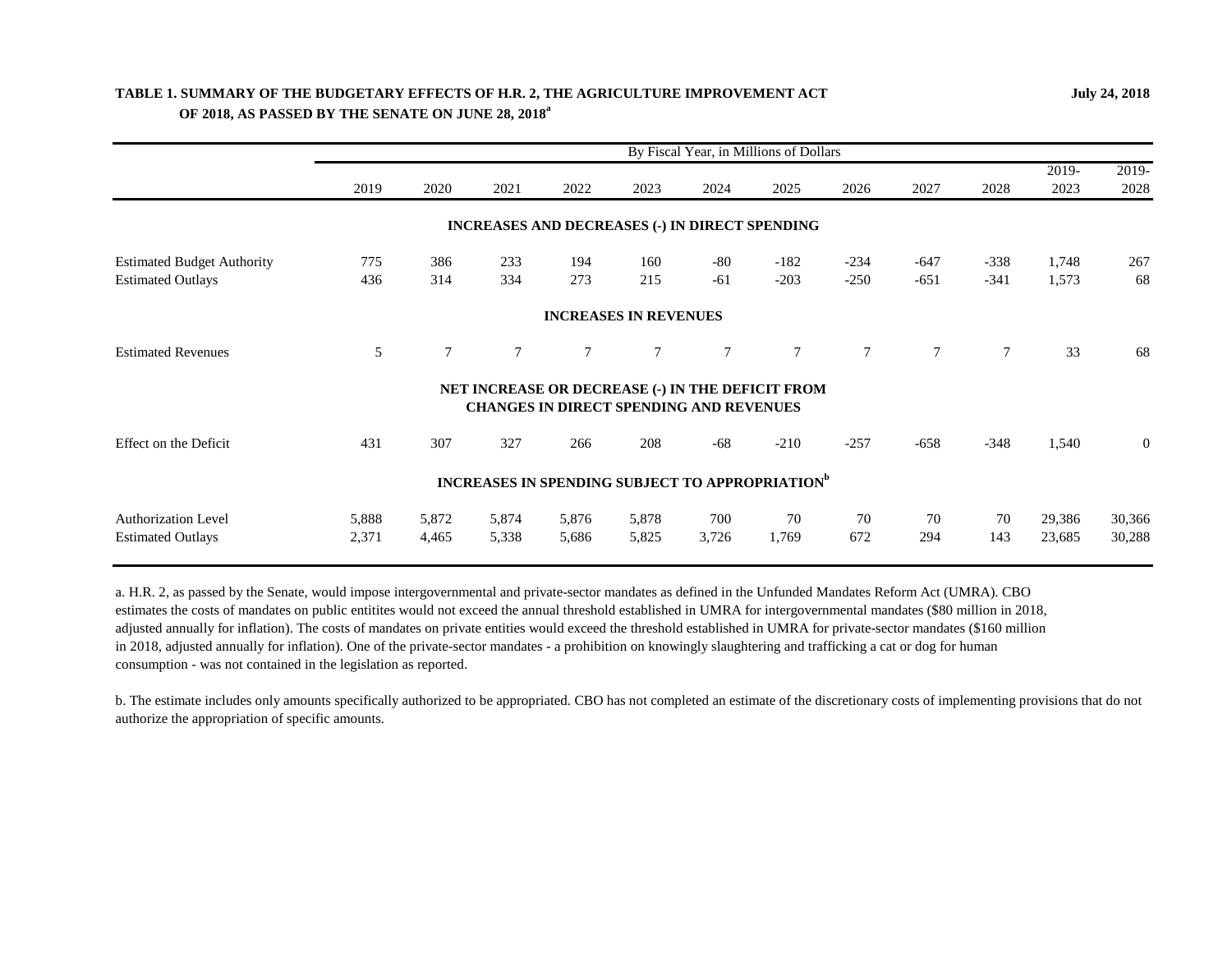|                                     |                  |                  |                  |                  |                                                |                  | By Fiscal Year, in Millions of Dollars |                  |                  |                  |                  |                  |
|-------------------------------------|------------------|------------------|------------------|------------------|------------------------------------------------|------------------|----------------------------------------|------------------|------------------|------------------|------------------|------------------|
|                                     | 2019             | 2020             | 2021             | 2022             | 2023                                           | 2024             | 2025                                   | 2026             | 2027             | 2028             | 2019-<br>2023    | 2019-<br>2028    |
|                                     |                  |                  |                  |                  |                                                |                  |                                        |                  |                  |                  |                  |                  |
|                                     |                  |                  |                  |                  | INCREASES AND DECREASES (-) IN DIRECT SPENDING |                  |                                        |                  |                  |                  |                  |                  |
| Title I, Commodities                |                  |                  |                  |                  |                                                |                  |                                        |                  |                  |                  |                  |                  |
| <b>Estimated Budget Authority</b>   | 158              | 7                | $-35$            | $-81$            | $-73$                                          | $-70$            | $-85$                                  | $-88$            | -66              | $-76$            | $-23$            | $-408$           |
| <b>Estimated Outlays</b>            | 155              | 10               | $-35$            | $-81$            | $-73$                                          | $-70$            | $-85$                                  | $-88$            | $-66$            | $-76$            | $-23$            | $-408$           |
| Title II, Conservation              |                  |                  |                  |                  |                                                |                  |                                        |                  |                  |                  |                  |                  |
| <b>Estimated Budget Authority</b>   | $-2$             | $-5$             | 42               | 78               | 72                                             | 44               | $-10$                                  | $-40$            | $-80$            | $-102$           | 185              | $-3$             |
| <b>Estimated Outlays</b>            | 22               | 83               | 76               | 69               | 40                                             | 16               | $-48$                                  | $-64$            | $-89$            | $-105$           | 290              | $\boldsymbol{0}$ |
| Title III, Trade                    |                  |                  |                  |                  |                                                |                  |                                        |                  |                  |                  |                  |                  |
| <b>Estimated Budget Authority</b>   | 52               | 52               | 52               | 52               | 52                                             | 52               | 52                                     | 52               | 52               | 52               | 258              | 515              |
| <b>Estimated Outlays</b>            | 52               | 52               | 52               | 52               | 52                                             | 52               | 52                                     | 52               | 52               | 52               | 258              | 515              |
| Title IV, Nutrition                 |                  |                  |                  |                  |                                                |                  |                                        |                  |                  |                  |                  |                  |
| <b>Estimated Budget Authority</b>   | 130              | 127              | 24               | 24               | 18                                             | $-14$            | $-27$                                  | $-27$            | $-31$            | $-31$            | 323              | 193              |
| <b>Estimated Outlays</b>            | $-14$            | 39               | 58               | 72               | 69                                             | $-14$            | $-27$                                  | $-27$            | $-31$            | $-31$            | 224              | 94               |
| Title V, Credit                     |                  |                  |                  |                  |                                                |                  |                                        |                  |                  |                  |                  |                  |
| <b>Estimated Budget Authority</b>   | $\boldsymbol{0}$ | $\boldsymbol{0}$ | $\boldsymbol{0}$ | $\boldsymbol{0}$ | $\mathbf{0}$                                   | $\boldsymbol{0}$ | $\boldsymbol{0}$                       | $\boldsymbol{0}$ | $\boldsymbol{0}$ | $\boldsymbol{0}$ | $\boldsymbol{0}$ | $\boldsymbol{0}$ |
| <b>Estimated Outlays</b>            | $\theta$         | $\overline{0}$   | $\overline{0}$   | $\overline{0}$   | $\overline{0}$                                 | $\overline{0}$   | $\mathbf{0}$                           | $\overline{0}$   | $\mathbf{0}$     | $\overline{0}$   | $\overline{0}$   | $\mathbf{0}$     |
| Title VI, Rural Development         |                  |                  |                  |                  |                                                |                  |                                        |                  |                  |                  |                  |                  |
| <b>Estimated Budget Authority</b>   | $-140$           | $-140$           | $-150$           | $-185$           | $-215$                                         | $-260$           | $-280$                                 | $-300$           | $-320$           | $-350$           | $-830$           | $-2,340$         |
| <b>Estimated Outlays</b>            | $-140$           | $-140$           | $-150$           | $-186$           | $-216$                                         | $-258$           | $-280$                                 | $-300$           | $-320$           | $-350$           | $-832$           | $-2,340$         |
| Title VII, Research, Extension, and |                  |                  |                  |                  |                                                |                  |                                        |                  |                  |                  |                  |                  |
| <b>Related Matters</b>              |                  |                  |                  |                  |                                                |                  |                                        |                  |                  |                  |                  |                  |
| <b>Estimated Budget Authority</b>   | 247              | 47               | 52               | 57               | 57                                             | 50               | 50                                     | 50               | 50               | 50               | 460              | 710              |
| <b>Estimated Outlays</b>            | 226              | 40               | 48               | 54               | 57                                             | 55               | 53                                     | 51               | 50               | 50               | 426              | 685              |
|                                     |                  |                  |                  |                  |                                                |                  |                                        |                  |                  |                  |                  | Continued        |

## **TABLE 2. ESTIMATED CHANGES IN DIRECT SPENDING AND REVENUES UNDER H.R. 2, THE AGRICULTURE IMPROVEMENT ACT OF 2018, AS PASSED BY THE SENATE ON JUNE 28, 2018**

**July 24, 2018**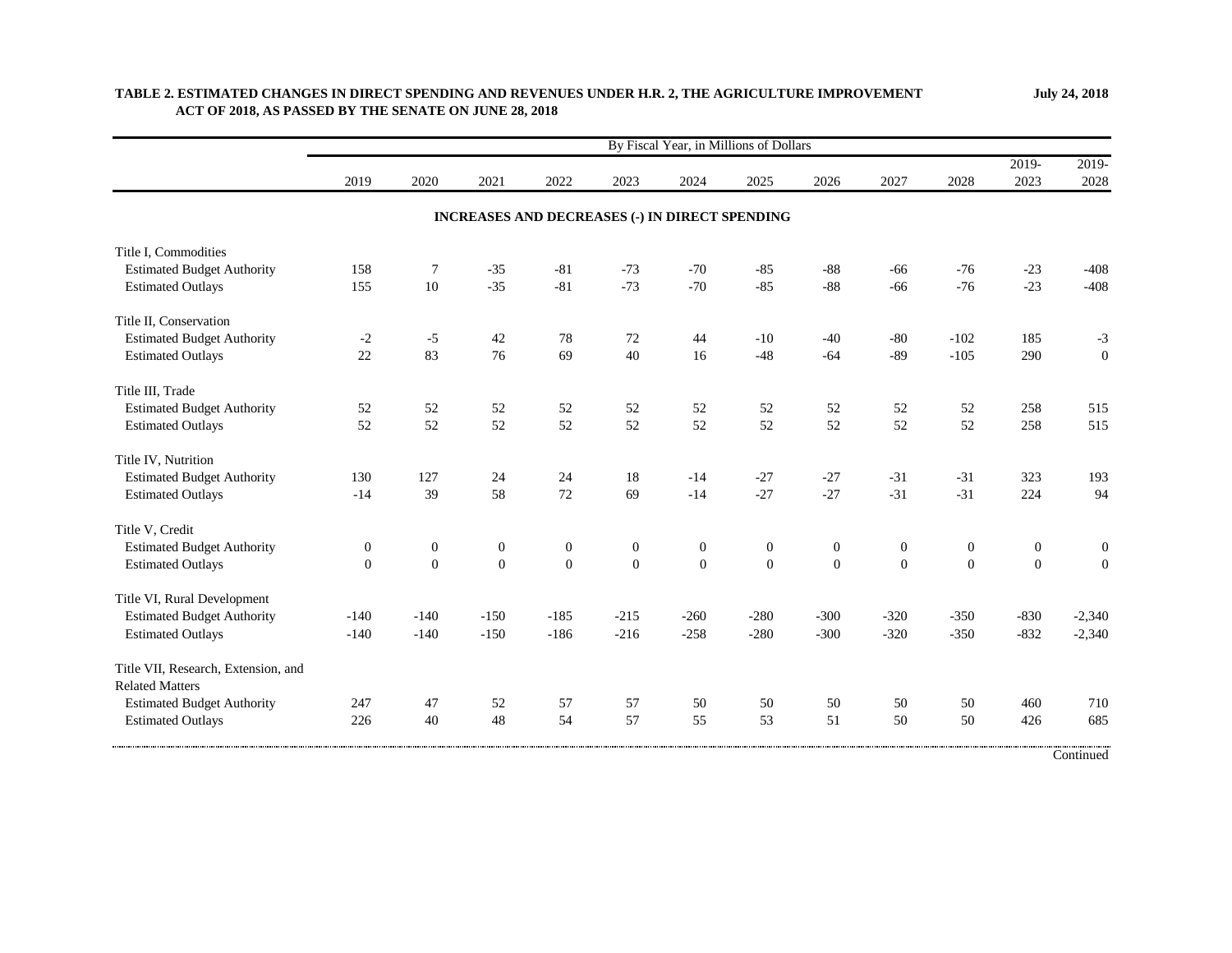#### **Table 2. Continued**

|                                   | By Fiscal Year, in Millions of Dollars |                |              |              |                                                       |                |                |                |                |                  |               |               |  |  |
|-----------------------------------|----------------------------------------|----------------|--------------|--------------|-------------------------------------------------------|----------------|----------------|----------------|----------------|------------------|---------------|---------------|--|--|
|                                   | 2019                                   | 2020           | 2021         | 2022         | 2023                                                  | 2024           | 2025           | 2026           | 2027           | 2028             | 2019-<br>2023 | 2019-<br>2028 |  |  |
|                                   |                                        |                |              |              | <b>INCREASES AND DECREASES (-) IN DIRECT SPENDING</b> |                |                |                |                |                  |               |               |  |  |
| Title VIII, Forestry              |                                        |                |              |              |                                                       |                |                |                |                |                  |               |               |  |  |
| <b>Estimated Budget Authority</b> |                                        |                | 1            | 1            | 1                                                     | $\mathbf{0}$   | $\mathbf{0}$   | $\mathbf{0}$   | $\mathbf{0}$   | $\mathbf{0}$     | 5             | 5             |  |  |
| <b>Estimated Outlays</b>          |                                        | $\mathbf{1}$   | $\mathbf{1}$ | $\mathbf{1}$ | $\mathbf{1}$                                          | $\overline{0}$ | $\overline{0}$ | $\overline{0}$ | $\overline{0}$ | $\overline{0}$   | 5             | 5             |  |  |
| Title IX, Energy                  |                                        |                |              |              |                                                       |                |                |                |                |                  |               |               |  |  |
| <b>Estimated Budget Authority</b> | 145                                    | 95             | 45           | 45           | 45                                                    | $\overline{0}$ | $\mathbf{0}$   | $\mathbf{0}$   | $\mathbf{0}$   | $\mathbf{0}$     | 375           | 375           |  |  |
| <b>Estimated Outlays</b>          | 17                                     | 50             | 78           | 86           | 80                                                    | 38             | 14             | $\overline{7}$ | 5              | $\overline{0}$   | 311           | 375           |  |  |
| Title X, Horticulture             |                                        |                |              |              |                                                       |                |                |                |                |                  |               |               |  |  |
| <b>Estimated Budget Authority</b> | 82                                     | 72             | 72           | 72           | 72                                                    | 60             | 60             | 60             | 60             | 60               | 368           | 668           |  |  |
| <b>Estimated Outlays</b>          | 44                                     | 59             | 74           | 74           | 74                                                    | 63             | 60             | 60             | 60             | 60               | 323           | 626           |  |  |
| Title XI, Crop Insurance          |                                        |                |              |              |                                                       |                |                |                |                |                  |               |               |  |  |
| <b>Estimated Budget Authority</b> | $\boldsymbol{0}$                       | $\overline{0}$ | $-1$         | $-1$         | $\mathbf{0}$                                          | $\overline{0}$ | $\mathbf{0}$   | $\mathbf{0}$   | $\mathbf{0}$   | $\boldsymbol{0}$ | $-2$          | $-1$          |  |  |
| <b>Estimated Outlays</b>          | $\Omega$                               | $\Omega$       | $\Omega$     | $-1$         | $-1$                                                  | $\Omega$       | $\Omega$       | $\Omega$       | $\Omega$       | $\Omega$         | $-1$          | $-2$          |  |  |
| Title XII, Miscellaneous          |                                        |                |              |              |                                                       |                |                |                |                |                  |               |               |  |  |
| <b>Estimated Budget Authority</b> | 104                                    | 131            | 132          | 132          | 132                                                   | 59             | 59             | 59             | $-312$         | 59               | 630           | 553           |  |  |
| <b>Estimated Outlays</b>          | 73                                     | 122            | 133          | 133          | 133                                                   | 59             | 59             | 59             | $-312$         | 59               | 594           | 517           |  |  |
| Total                             |                                        |                |              |              |                                                       |                |                |                |                |                  |               |               |  |  |
| <b>Estimated Budget Authority</b> | 775                                    | 386            | 233          | 194          | 160                                                   | $-80$          | $-182$         | $-234$         | $-647$         | $-338$           | 1,748         | 267           |  |  |
| <b>Estimated Outlays</b>          | 436                                    | 314            | 334          | 273          | 215                                                   | $-61$          | $-203$         | $-250$         | $-651$         | $-341$           | 1,573         | 68            |  |  |
|                                   |                                        |                |              |              |                                                       |                |                |                |                |                  |               |               |  |  |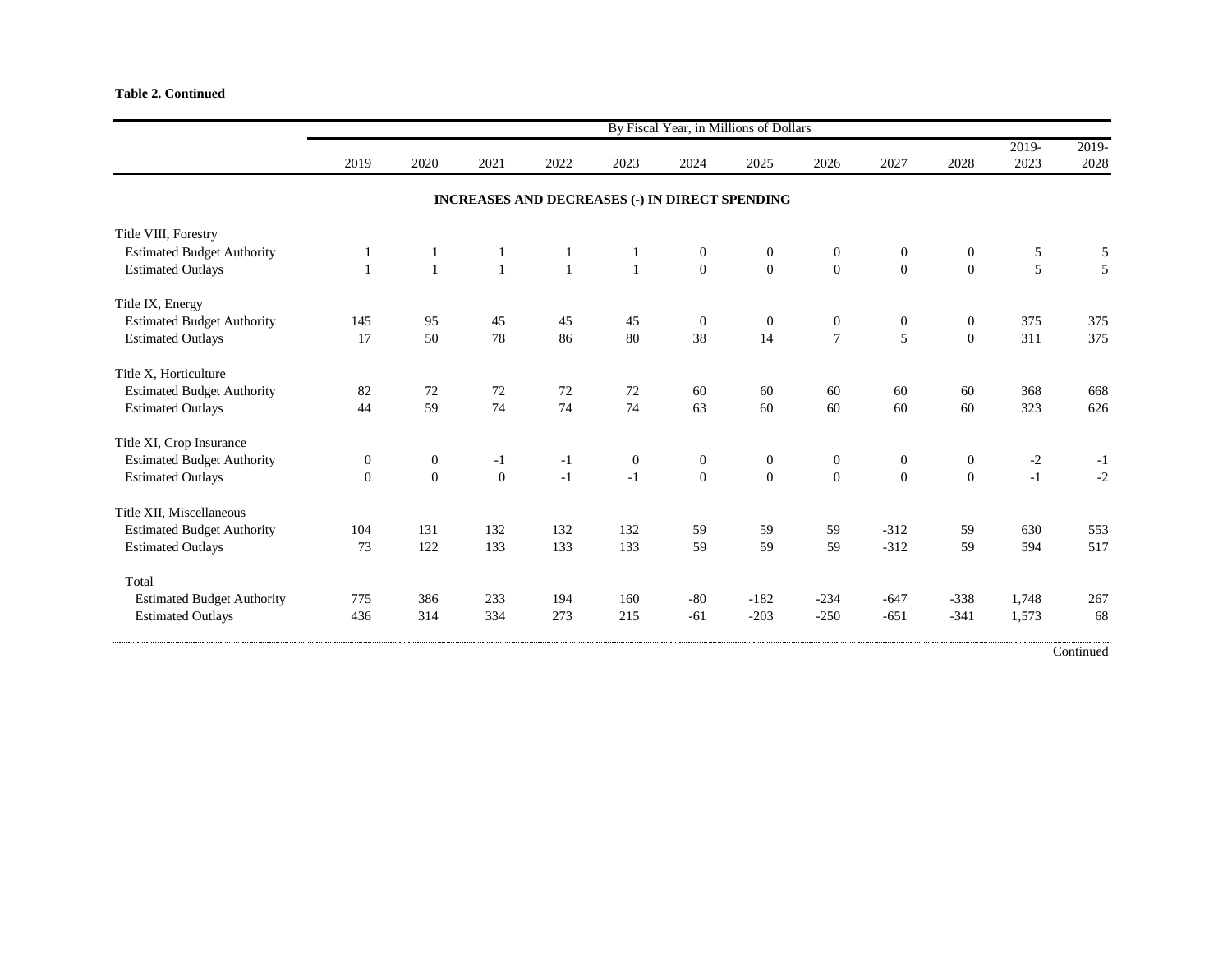#### **Table 2. Continued**

|                                                                                                                                          |        |        |                |        |                                                                                                    | By Fiscal Year, in Millions of Dollars |        |        |        |        |               |                |
|------------------------------------------------------------------------------------------------------------------------------------------|--------|--------|----------------|--------|----------------------------------------------------------------------------------------------------|----------------------------------------|--------|--------|--------|--------|---------------|----------------|
|                                                                                                                                          | 2019   | 2020   | 2021           | 2022   | 2023                                                                                               | 2024                                   | 2025   | 2026   | 2027   | 2028   | 2019-<br>2023 | 2019-<br>2028  |
|                                                                                                                                          |        |        |                |        | <b>INCREASES IN REVENUES</b>                                                                       |                                        |        |        |        |        |               |                |
| Title XII, Miscellaneous                                                                                                                 | 5      | $\tau$ | $\overline{7}$ | 7      |                                                                                                    | $\tau$                                 | $\tau$ | $\tau$ | $\tau$ | $\tau$ | 33            | 68             |
|                                                                                                                                          |        |        |                |        | NET INCREASE OR DECREASE (-) IN THE DEFICIT FROM<br><b>CHANGES IN DIRECT SPENDING AND REVENUES</b> |                                        |        |        |        |        |               |                |
| Net Effect on the Deficit                                                                                                                | 431    | 307    | 327            | 266    | 208                                                                                                | $-68$                                  | $-210$ | $-257$ | $-658$ | $-348$ | 1,540         | $\overline{0}$ |
| <b>MEMORANDUM:</b>                                                                                                                       |        |        |                |        |                                                                                                    |                                        |        |        |        |        |               |                |
| CBO's April 2018 Baseline Spending Projections for Expiring Farm Bill Programs That Are Assumed to Continue in the Baseline <sup>a</sup> |        |        |                |        |                                                                                                    |                                        |        |        |        |        |               |                |
| <b>Estimated Budget Authority</b>                                                                                                        | 78,769 | 77,810 | 78.981         | 77,794 | 77,686                                                                                             | 78,206                                 | 79.091 | 80,196 | 81,521 | 83,127 | 391,039       | 793,181        |
| <b>Estimated Outlays</b>                                                                                                                 | 77,896 | 76,897 | 78,055         | 77,202 | 77.111                                                                                             | 77,677                                 | 78.608 | 79,682 | 80,971 | 82,569 | 387,162       | 786,668        |
| CBO's April 2018 Baseline Spending Projections for Permanently Authorized Farm Bill Programs                                             |        |        |                |        |                                                                                                    |                                        |        |        |        |        |               |                |
| <b>Estimated Budget Authority</b>                                                                                                        | 7,807  | 8,015  | 8,121          | 8,158  | 8,202                                                                                              | 8,242                                  | 8,309  | 8,344  | 8,380  | 8,421  | 40,303        | 81,999         |
| <b>Estimated Outlays</b>                                                                                                                 | 7.475  | 7,720  | 7,934          | 8,061  | 8,110                                                                                              | 8,153                                  | 8,192  | 8,256  | 8,297  | 8,332  | 39,301        | 80,531         |
| Estimated Total Spending Under CBO's April 2018 Baseline for Farm Bill Programs                                                          |        |        |                |        |                                                                                                    |                                        |        |        |        |        |               |                |
| <b>Estimated Budget Authority</b>                                                                                                        | 86,575 | 85,825 | 87,102         | 85,952 | 85,888                                                                                             | 86,449                                 | 87,400 | 88,540 | 89,901 | 91,548 | 431,343       | 875,181        |
| <b>Estimated Outlays</b>                                                                                                                 | 85,372 | 84,617 | 85,989         | 85,263 | 85,221                                                                                             | 85,831                                 | 86,800 | 87,938 | 89,268 | 90,901 | 426,462       | 867,200        |

Components may not sum to totals because of rounding. Excludes discretionary spending that would be subject to annual appropriation. Estimates are relative to CBO's April 2018 baseline.

a. Consistent with the rules governing baseline projections that are specified in the Balanced Budget and Emergency Deficit Control Act of 1985, CBO's baseline incorporates the assumption that most farm bill programs that expire at the end of 2018 will continue to operate after their authorizations expire in the same manner as they did before expiration.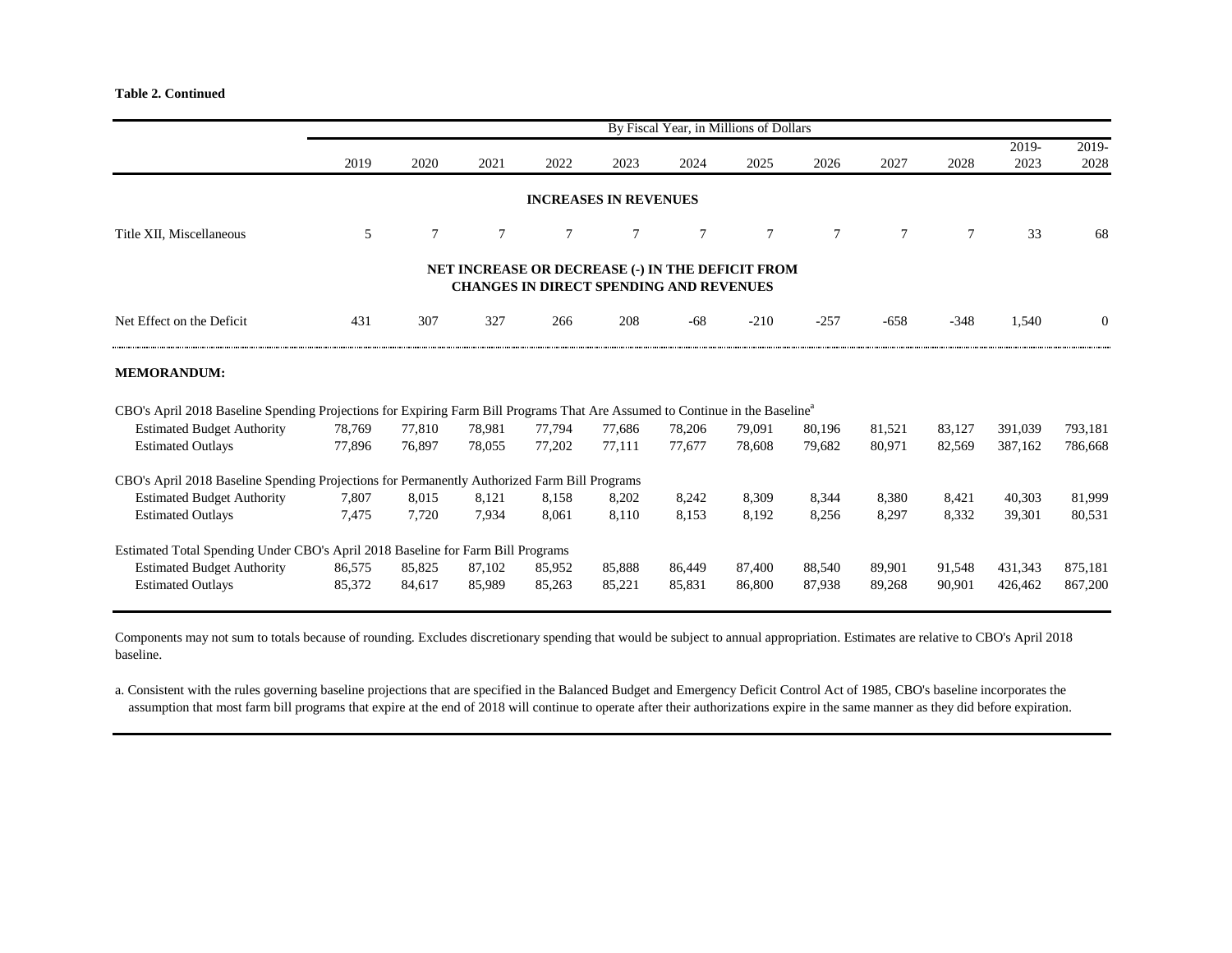|                                                                                     | By Fiscal Year, in Millions of Dollars |                                  |                         |                     |                 |                 |                              |                              |                              |                                  |                  |                  |
|-------------------------------------------------------------------------------------|----------------------------------------|----------------------------------|-------------------------|---------------------|-----------------|-----------------|------------------------------|------------------------------|------------------------------|----------------------------------|------------------|------------------|
|                                                                                     | 2019                                   | 2020                             | 2021                    | 2022                | 2023            | 2024            | 2025                         | 2026                         | 2027                         | 2028                             | $2019 -$<br>2023 | $2019 -$<br>2028 |
| INCREASES AND DECREASES (-) IN DIRECT SPENDING RELATIVE TO CBO'S BASELINE ESTIMATES |                                        |                                  |                         |                     |                 |                 |                              |                              |                              |                                  |                  |                  |
| <b>Title I - Commodities</b>                                                        |                                        |                                  |                         |                     |                 |                 |                              |                              |                              |                                  |                  |                  |
| Sec. 1101, Producer Election (ARC Default Choice)                                   | $\theta$                               | $\mathbf{0}$                     | $-2$                    | $-1$                | $-1$            | $-1$            | $-1$                         | $-1$                         | -1                           | $-1$                             | $-4$             | -9               |
| Sec. 1104, Agriculture Risk Coverage (ARC)                                          | $\Omega$                               | $\theta$                         | 23                      | 17                  | 20              | 21              | 21                           | 23                           | 22                           | 23                               | 61               | 172              |
| Sec. 1203, Economic Adjustment Assistance to Users of                               |                                        |                                  |                         |                     |                 |                 |                              |                              |                              |                                  |                  |                  |
| <b>Upland Cotton</b>                                                                | $\overline{0}$                         | $\mathbf{0}$                     | $\mathbf{0}$            | -46                 | -46             | $-47$           | $-47$                        | $-47$                        | $-47$                        | $-47$                            | $-92$            | $-328$           |
| Sec, 1401, Dairy Risk Coverage                                                      | 24                                     | 14                               | $\mathbf{Q}$            | 6                   | 6               | $\overline{7}$  | $\mathbf{0}$                 | $-1$                         | 16                           | 16                               | 59               | 97               |
| Sec. 1403, Repayment of Dairy Risk Coverage Premiums                                | 78                                     | $\mathbf{0}$                     | $\Omega$                | $\mathbf{0}$        | $\overline{0}$  | $\mathbf{0}$    | $\mathbf{0}$                 | $\mathbf{0}$                 | $\mathbf{0}$                 | $\mathbf{0}$                     | 78               | 78               |
| Sec. 1406, Catastrophic Coverage \$5.00 with 40 Percent Cap                         | 6                                      | $-3$                             | 3                       | $\overline{3}$      | 3               | 5               | $-3$                         | $-5$                         | $-1$                         | $-12$                            | 13               | $-3$             |
| Sec. 1413, Milk Donation Program                                                    | 8                                      | 5                                | 5                       | 5                   | 5               | 5               | 5                            | 5                            | 5                            | 5                                | 28               | 53               |
| Sec. 1413, Dairy Product Donation Program                                           | $-5$                                   | $-5$                             | $-6$                    | -6                  | $-5$            | $-5$            | $-6$                         | $-5$                         | $-5$                         | $-5$                             | $-27$            | $-53$            |
| Sec. 1501, Supplemental Agricultural Disaster Assistance                            | $\mathbf{1}$                           | $\mathbf{1}$                     | $\mathbf{1}$            | $\mathbf{1}$        | $\mathbf{1}$    | $\mathbf{1}$    | $\overline{1}$               | $\mathbf{1}$                 | $\overline{1}$               | $\mathbf{1}$                     | 6                | 11               |
| Sec. 1502, Loss of Peach and Blueberry Crops Due to Cold                            | 18                                     | $\theta$                         | $\theta$                | $\theta$            | $\overline{0}$  | $\mathbf{0}$    | $\mathbf{0}$                 | $\mathbf{0}$                 | $\theta$                     | $\mathbf{0}$                     | 18               | 18               |
| Sec. 1602, Additional Assistance for Volcanic Activity                              | 27                                     | 3                                | $\theta$                | $\mathbf{0}$        | $\overline{0}$  | $\mathbf{0}$    | $\mathbf{0}$                 | $\mathbf{0}$                 | $\mathbf{0}$                 | $\mathbf{0}$                     | 30               | 30               |
| Sec. 1705, Actively Engaged in Farming Requirement                                  | $\mathbf{0}$                           | $-2$                             | $-31$                   | $-27$               | $-25$           | $-25$           | $-25$                        | $-26$                        | $-25$                        | $-25$                            | $-85$            | $-211$           |
| Sec. 1706, Adjusted Gross Income Limitation of \$700,000                            | $-2$                                   | $-3$                             | $-38$                   | $-33$               | $-31$           | $-31$           | $-31$                        | $-32$                        | $-31$                        | $-31$                            | $-107$           | $-263$           |
| Subtotal, Title I                                                                   | 155                                    | 10                               | $-35$                   | $-81$               | $-73$           | $-70$           | $-85$                        | $-88$                        | $-66$                        | $-76$                            | $-23$            | $-408$           |
|                                                                                     |                                        |                                  |                         |                     |                 |                 |                              |                              |                              |                                  |                  |                  |
| <b>Title II - Conservation</b>                                                      |                                        |                                  |                         |                     |                 |                 |                              |                              |                              |                                  |                  |                  |
| Sec. 2101, Conservation Reserve Program                                             | $-11$                                  | 42                               | 47                      | 49                  | 15              | 11              | $-22$                        | $-30$                        | $-50$                        | $-51$                            | 142              | $\mathbf{0}$     |
| Sec. 2202, Conservation Stewardship Program                                         | $-3$                                   | $-25$                            | $-46$                   | $-67$               | $-88$           | $-112$          | $-133$                       | $-155$                       | $-175$                       | $-196$                           | $-229$           | $-1,000$         |
| Sec. 2303, Environmental Quality Incentives Program                                 | $-61$                                  | $-120$                           | $-138$                  | $-149$              | $-158$          | $-171$          | $-187$                       | $-176$                       | $-163$                       | $-158$                           | $-626$           | $-1,481$         |
| Sec. 2410, Agricultural Conservation Easement Program                               | 56                                     | 115                              | 134                     | 149                 | 175             | 188             | 194                          | 197                          | 199                          | 200                              | 629              | 1,607            |
| Sec. 2411, Regional Conservation Partnership Program                                | 41                                     | 71                               | 79                      | 87                  | 96              | 100             | 100                          | 100                          | 100                          | 100                              | 374              | 874              |
| Subtotal, Title II                                                                  | 22                                     | $\overline{83}$                  | $\overline{76}$         | 69                  | 40              | 16              | $-48$                        | $-64$                        | $-89$                        | $-105$                           | 290              | $\bf{0}$         |
| <b>Title III - Trade</b>                                                            |                                        |                                  |                         |                     |                 |                 |                              |                              |                              |                                  |                  |                  |
| Sec. 3201, Priority Trade Promotion, Development, and                               |                                        |                                  |                         |                     |                 |                 |                              |                              |                              |                                  |                  |                  |
| Assistance                                                                          |                                        |                                  |                         |                     |                 |                 |                              |                              |                              |                                  | 258              | 515              |
| <b>Subtotal, Title III</b>                                                          | $\frac{52}{52}$                        | $\frac{52}{52}$                  | $\frac{52}{52}$         | $\frac{52}{52}$     | $\frac{52}{52}$ | $\frac{52}{52}$ | $\frac{52}{52}$              | $\frac{52}{52}$              | $\frac{52}{52}$              | $\frac{52}{52}$                  | 258              | 515              |
| <b>Title IV - Nutrition</b>                                                         |                                        |                                  |                         |                     |                 |                 |                              |                              |                              |                                  |                  |                  |
| Sec. 4101, Definition of Certification Period                                       |                                        |                                  | 5                       | 20                  | 30              | 30              | 30                           | 30                           | 30                           | 30                               | 55               | 205              |
|                                                                                     |                                        |                                  |                         |                     |                 |                 |                              |                              |                              |                                  |                  |                  |
| Sec. 4102, Food Distribution Program on Indian<br>Reservations                      | 3                                      | 3                                | $\overline{\mathbf{3}}$ | $\overline{4}$      |                 |                 |                              | $\overline{4}$               |                              |                                  | 17               | 37               |
|                                                                                     |                                        |                                  |                         |                     | 4               | $\overline{4}$  | $\overline{4}$               |                              | 4                            | $\overline{4}$                   |                  |                  |
| Sec. 4103, Work Requirements for Supplemental Nutrition                             |                                        |                                  |                         |                     |                 |                 | 5                            | 5                            | 5                            |                                  |                  |                  |
| Assistance Program                                                                  | 5                                      | 40                               | 55                      | 55                  | 55              | 5               |                              |                              |                              | 5                                | 210              | 235              |
| Sec. 4104, Improvements to Electronic Benefit Transfer                              |                                        |                                  |                         |                     |                 |                 |                              |                              |                              |                                  |                  |                  |
| System                                                                              | $\mathbf{0}$<br>$\ast$                 | $\overline{c}$<br>$\overline{2}$ | 5                       | 9<br>$\overline{3}$ | 8               | $\overline{4}$  | $\boldsymbol{0}$<br>$\theta$ | $\boldsymbol{0}$<br>$\Omega$ | $\boldsymbol{0}$<br>$\theta$ | $\boldsymbol{0}$<br>$\mathbf{0}$ | 24               | 28               |
| Sec. 4107, Income Verification                                                      |                                        |                                  | $\overline{4}$          |                     | $\mathbf{1}$    | $\mathbf{0}$    |                              |                              |                              |                                  | 10               | 10               |
|                                                                                     |                                        |                                  |                         |                     |                 |                 |                              |                              |                              |                                  |                  | Continued        |

#### **TABLE 3. DETAILED CBO ESTIMATES OF INCREASES AND DECREASES IN DIRECT SPENDING AND REVENUES FOR H.R. 2, THE AGRICULTURE IMPROVEMENT ACT OF 2018, AS PASSED BY THE SENATE ON JUNE 28, 2018 July 24, 2018**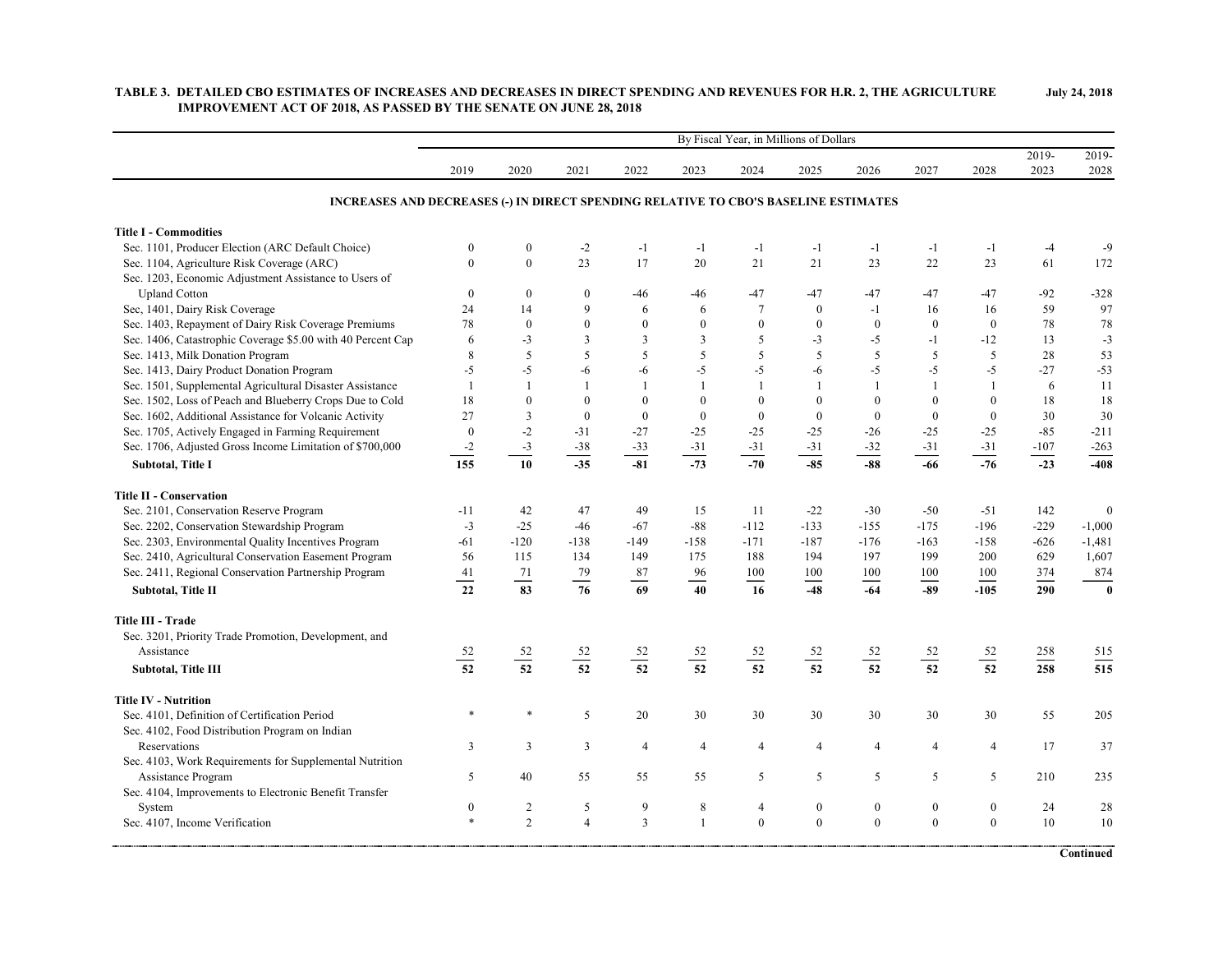#### **Table 3. Continued.**

|                                                                                     | By Fiscal Year, in Millions of Dollars |                  |                  |                  |                  |                            |                  |                  |                  |                  |                  |                  |
|-------------------------------------------------------------------------------------|----------------------------------------|------------------|------------------|------------------|------------------|----------------------------|------------------|------------------|------------------|------------------|------------------|------------------|
|                                                                                     | 2019                                   | 2020             | 2021             | 2022             | 2023             | 2024                       | 2025             | 2026             | 2027             | 2028             | 2019-<br>2023    | 2019-<br>2028    |
| INCREASES AND DECREASES (-) IN DIRECT SPENDING RELATIVE TO CBO'S BASELINE ESTIMATES |                                        |                  |                  |                  |                  |                            |                  |                  |                  |                  |                  |                  |
| Sec. 4109, Interstate Data Matching to Prevent Multiple                             |                                        |                  |                  |                  |                  |                            |                  |                  |                  |                  |                  |                  |
| Issuances                                                                           | $\mathbf{0}$                           | $-8$             | $-25$            | $-45$            | $-60$            | $-80$                      | $-90$            | $-90$            | $-95$            | $-95$            | $-138$           | $-588$           |
| Sec. 4110, Quality Control                                                          | $-42$                                  | $-42$            | $-42$            | $-42$            | $-42$            | $-42$                      | $-42$            | $-42$            | $-42$            | $-42$            | $-210$           | $-420$           |
| Sec. 4113, Assistance for Community Food Projects                                   | $-4$                                   | $-4$             | $-4$             | $-4$             | $-4$             | $-4$                       | $-4$             | $-4$             | $-4$             | $-4$             | $-20$            | $-40$            |
| Sec. 4115, Emergency Food Assistance Programs                                       | 12                                     | 24               | 23               | 23               | 23               | 19                         | 20               | 20               | 21               | 21               | 105              | 206              |
| Sec. 4303, the Gus Schumacher Food Insecurity Nutrition                             |                                        |                  |                  |                  |                  |                            |                  |                  |                  |                  |                  |                  |
| Incentive                                                                           | 8                                      | 18               | 30               | 45               | 50               | 50                         | 50               | 50               | 50               | 50               | 151              | 401              |
| Sec. 4304, Harvesting Health Pilot Projects                                         | $\overline{4}$                         | $\overline{4}$   | 4                | $\overline{4}$   | $\overline{4}$   | $\boldsymbol{0}$           | $\boldsymbol{0}$ | $\mathbf{0}$     | $\mathbf{0}$     | $\mathbf{0}$     | 20               | 20               |
| Interactions                                                                        | $\ast$                                 | $\ast$           | $\ast$           | $\ast$           | $\ast$           | $\ast$                     | $\ast$           | $\ast$           | $\ast$           | $\ast$           | $\ast$           | $\ast$           |
| <b>Subtotal, Title IV</b>                                                           | $-14$                                  | 39               | 58               | 72               | 69               | $-14$                      | $-27$            | $-27$            | $-31$            | $-31$            | 224              | 94               |
|                                                                                     |                                        |                  |                  |                  |                  |                            |                  |                  |                  |                  |                  |                  |
| <b>Title V - Credit</b>                                                             | $\bf{0}$                               | $\bf{0}$         | $\bf{0}$         | $\bf{0}$         | $\bf{0}$         | $\bf{0}$                   | $\bf{0}$         | $\bf{0}$         | $\bf{0}$         | $\bf{0}$         | $\bf{0}$         | $\bf{0}$         |
| <b>Title VI - Rural Development</b>                                                 |                                        |                  |                  |                  |                  |                            |                  |                  |                  |                  |                  |                  |
| Sec. 6204, Prohibit New Deposits and Reduce Interest Rate                           | $-140$                                 | $-140$           | $-150$           | $-190$           | $-220$           | $-260$                     | $-280$           | $-300$           | $-320$           | $-350$           | $-840$           | $-2,350$         |
| Sec. 6204, Mandatory Funding for Rural Electric Development                         |                                        |                  |                  |                  |                  |                            |                  |                  |                  |                  |                  |                  |
| Loan and Grant Program                                                              | $\bf{0}$                               | $\boldsymbol{0}$ | $\boldsymbol{0}$ |                  | $\overline{4}$   | $\overline{2}$             | $\boldsymbol{0}$ | $\boldsymbol{0}$ | $\boldsymbol{0}$ | $\bf{0}$         | 8                | 10               |
| <b>Subtotal, Title VI</b>                                                           | $-140$                                 | $-140$           | $-150$           | $-186$           | $-216$           | $-258$                     | $-280$           | $-300$           | $-320$           | $-350$           | $-832$           | $-2,340$         |
|                                                                                     |                                        |                  |                  |                  |                  |                            |                  |                  |                  |                  |                  |                  |
| Title VII - Research, Extension, and Related Matters                                |                                        |                  |                  |                  |                  |                            |                  |                  |                  |                  |                  |                  |
| Sec. 7210, Organic Agriculture Research and Extension                               |                                        |                  |                  |                  |                  |                            |                  |                  |                  |                  |                  |                  |
| Initiative                                                                          | 24                                     | 36               | 43               | 48               | 50               | 50                         | 50               | 50               | 50               | 50               | 200              | 450              |
| Sec. 7212, Urban, Indoor, and Other Emerging Agricultural                           |                                        |                  |                  |                  |                  |                            |                  |                  |                  |                  |                  |                  |
| Production Research and Extension                                                   | 2                                      | 3                | 4                | 4                | $\overline{4}$   | $\overline{2}$             | $\mathbf{1}$     | $\mathbf{0}$     | $\mathbf{0}$     | $\mathbf{0}$     | 17               | 20               |
| Sec. 7409, Biomass Research and Development                                         | $\mathbf{0}$                           | $\mathbf{1}$     | $\overline{2}$   | $\overline{3}$   | $\overline{3}$   | $\overline{3}$             | $\overline{2}$   | $\mathbf{1}$     | $\mathbf{0}$     | $\mathbf{0}$     | 8                | 15               |
| Sec. 7413, Foundation for Food and Agriculture Research                             | 200                                    | $\boldsymbol{0}$ | $\boldsymbol{0}$ | $\boldsymbol{0}$ | $\boldsymbol{0}$ | $\boldsymbol{0}$<br>$\sim$ | $\boldsymbol{0}$ | $\boldsymbol{0}$ | $\boldsymbol{0}$ | $\boldsymbol{0}$ | 200              | 200              |
| Subtotal, Title VII                                                                 | 226                                    | 40               | 48               | $\frac{1}{54}$   | $\frac{1}{57}$   | $\overline{55}$            | 53               | $\frac{1}{51}$   | 50               | 50               | 426              | 685              |
| <b>Title VIII - Forestry</b>                                                        | $\mathbf{1}$                           | 1                | $\mathbf{1}$     | 1                | 1                | $\bf{0}$                   | $\bf{0}$         | $\bf{0}$         | $\bf{0}$         | $\bf{0}$         | 5                | 5                |
| <b>Title IX - Energy</b>                                                            |                                        |                  |                  |                  |                  |                            |                  |                  |                  |                  |                  |                  |
| Sec. 9102, Biobased Market Program                                                  | 3                                      | 3                | 3                | 3                | 3                | $\boldsymbol{0}$           | $\mathbf{0}$     | $\mathbf{0}$     | $\mathbf{0}$     | $\mathbf{0}$     | 15               | 15               |
| Sec. 9103, Biorefinery Assistance                                                   | $\theta$                               | 20               | 40               | 45               | 35               | 10                         | $\boldsymbol{0}$ | $\theta$         | $\theta$         | $\mathbf{0}$     | 140              | 150              |
| Sec. 9105, Bioenergy Program for Advanced Biofuels                                  | 3                                      | 9                | 13               | 14               | 15               | 12                         | 6                | $\overline{2}$   | $\mathbf{1}$     | $\theta$         | 54               | 75               |
| Sec. 9110, Biomass Crop Assistance Program                                          | 9                                      | 16               | 20               | 22               | 25               | 16                         | $\,8\,$          | 5                | $\overline{4}$   | $\theta$         | 92               | 125              |
| Sec. 9112, Carbon Utilization Education Program                                     |                                        | $\sqrt{2}$       |                  | $\sqrt{2}$       | $\sqrt{2}$       | $\boldsymbol{0}$           | $\boldsymbol{0}$ | $\boldsymbol{0}$ | $\boldsymbol{0}$ | $\boldsymbol{0}$ | $10\,$           | 10               |
| <b>Subtotal, Title IX</b>                                                           | $\frac{2}{17}$                         | $\overline{50}$  | $\frac{2}{78}$   | $rac{1}{86}$     | $\frac{1}{80}$   | $\frac{1}{38}$             | $\frac{1}{14}$   | $\overline{7}$   | $\overline{5}$   | $\mathbf{0}$     | $\overline{311}$ | $\overline{375}$ |
|                                                                                     |                                        |                  |                  |                  |                  |                            |                  |                  |                  |                  |                  |                  |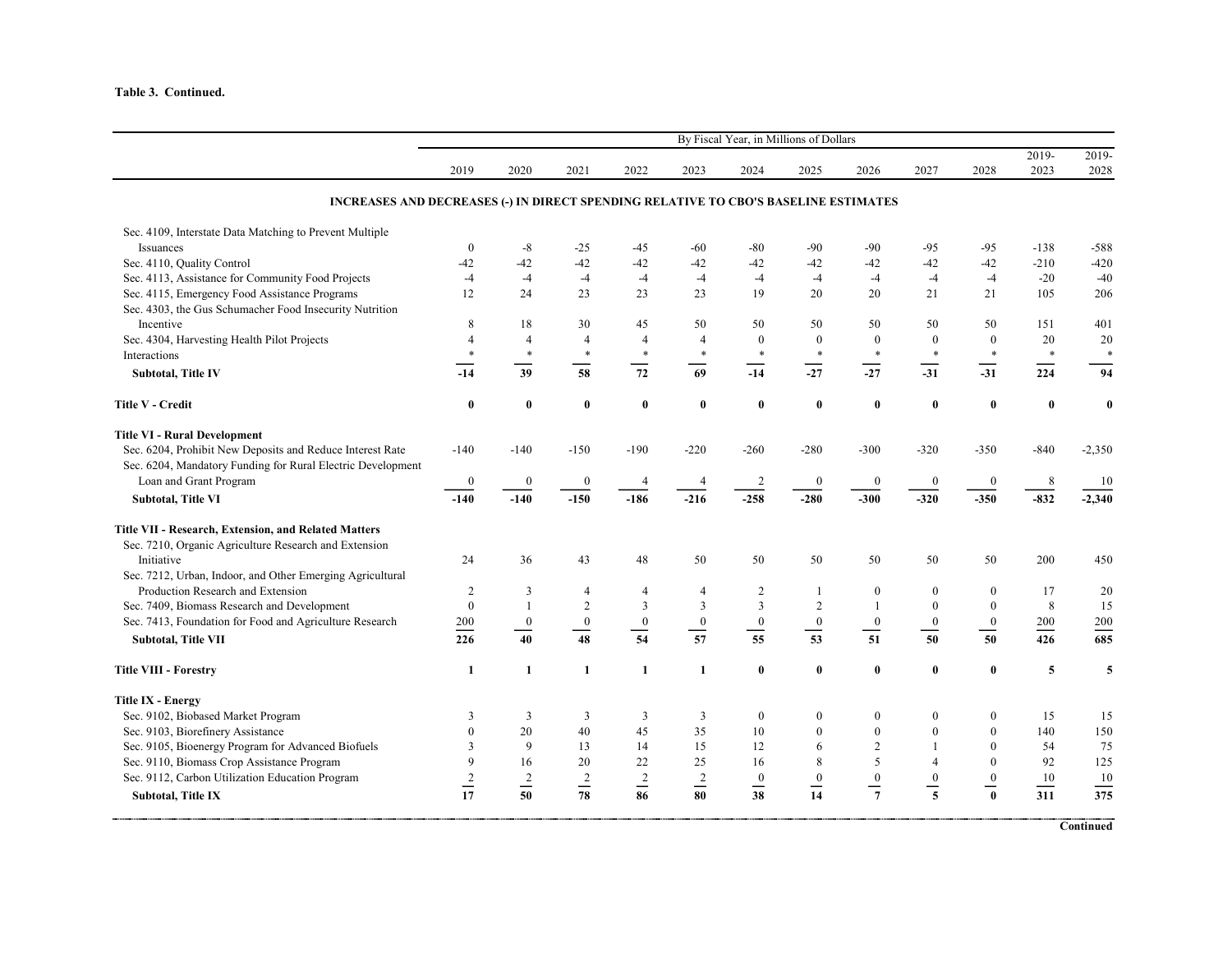#### **Table 3. Continued.**

|                                                                                     | By Fiscal Year, in Millions of Dollars |                                     |                                 |                           |                 |                          |                                              |                  |                              |                                   |                  |                  |
|-------------------------------------------------------------------------------------|----------------------------------------|-------------------------------------|---------------------------------|---------------------------|-----------------|--------------------------|----------------------------------------------|------------------|------------------------------|-----------------------------------|------------------|------------------|
|                                                                                     | 2019                                   | 2020                                | 2021                            | 2022                      | 2023            | 2024                     | 2025                                         | 2026             | 2027                         | 2028                              | $2019 -$<br>2023 | 2019-<br>2028    |
| INCREASES AND DECREASES (-) IN DIRECT SPENDING RELATIVE TO CBO'S BASELINE ESTIMATES |                                        |                                     |                                 |                           |                 |                          |                                              |                  |                              |                                   |                  |                  |
| <b>Title X - Horticulture</b>                                                       |                                        |                                     |                                 |                           |                 |                          |                                              |                  |                              |                                   |                  |                  |
| Sec. 10102, Local Agriculture Market Program                                        | 33                                     | 45                                  | 60                              | 60                        | 60              | 60                       | 60                                           | 60               | 60                           | 60                                | 258              | 558              |
| Sec. 10103, Organic Production and Market Data Initiatives                          | $\overline{1}$                         | $\overline{1}$                      | $\overline{1}$                  | $\overline{1}$            |                 | $\theta$                 | $\theta$                                     | $\theta$         | $\theta$                     | $\theta$                          | 5                | 5                |
| Sec. 10104, Organic Certification/Trade Tracking and Data                           |                                        |                                     |                                 |                           |                 |                          |                                              |                  |                              |                                   |                  |                  |
| Collection                                                                          |                                        |                                     | -1                              |                           |                 | $\boldsymbol{0}$         | $\bf{0}$                                     | $\theta$         | $\mathbf{0}$                 | 0                                 | 5                | 5                |
| Sec. 10105, National Organic Certification Cost Share                               | $\frac{9}{2}$                          | $\frac{12}{1}$                      |                                 | $\frac{12}{1}$            |                 |                          | $\underline{\hspace{1mm}0}$                  | $\overline{0}$   | $\underline{\hspace{1mm} 0}$ | $\underline{\hspace{1mm} 0}$      | $\frac{55}{1}$   |                  |
| <b>Subtotal, Title IX</b>                                                           | 44                                     | 59                                  | $\frac{12}{74}$                 | 74                        | $\frac{12}{74}$ | $\frac{3}{63}$           | 60                                           | 60               | 60                           | $\overline{60}$                   | 323              | $\frac{58}{626}$ |
| <b>Title XI - Crop Insurance</b>                                                    |                                        |                                     |                                 |                           |                 |                          |                                              |                  |                              |                                   |                  |                  |
| Sec. 11110, Enterprise Units Across County Lines                                    | $\boldsymbol{0}$                       | $-3$                                | $-3$                            | $-3$                      | $-3$            | $-3$                     | $-3$                                         | $-3$             | $-3$                         | $-3$                              | $-12$            | $-27$            |
| Sec. 11111, Pasture, Rangeland, and Forage Policy for Indian                        |                                        |                                     |                                 |                           |                 |                          |                                              |                  |                              |                                   |                  |                  |
| Tribes                                                                              | $\Omega$                               |                                     |                                 |                           |                 |                          |                                              |                  |                              |                                   | 5                | 12               |
| Sec. 11112, Submission of Policies and Materials to Board                           | $\Omega$                               | $\theta$                            |                                 |                           |                 |                          |                                              |                  |                              |                                   | 3                | $\,$ 8 $\,$      |
| Sec. 11113, Whole Farm Revenue Agent Incentives                                     |                                        |                                     | $\mathbf{1}$                    |                           |                 | $\mathbf{1}$             |                                              |                  |                              | 2                                 | 3                | 10               |
| Sec. 11114, Crop Production on Native Sod                                           |                                        | $-1$                                | -1                              | $-1$                      |                 | $-1$                     | -1                                           |                  | $-1$                         |                                   | $-3$             | $-7$             |
| Sec. 11119, Funding for Information Technology                                      | $\boldsymbol{0}$                       |                                     | $\mathbf{1}$                    | $\boldsymbol{0}$          | $\frac{0}{-}$   | $\boldsymbol{0}$         | $\boldsymbol{0}$                             | $\boldsymbol{0}$ | $\boldsymbol{0}$             | $\boldsymbol{0}$                  |                  |                  |
| <b>Subtotal, Title XI</b>                                                           | —<br>$\mathbf{0}$                      | $\hspace{0.05cm} =$<br>$\mathbf{0}$ | $\qquad \qquad$<br>$\mathbf{0}$ | $\hspace{0.05cm}$<br>$-1$ | $-1$            | $\equiv$<br>$\mathbf{0}$ | $\qquad \qquad \blacksquare$<br>$\mathbf{0}$ | -                | -<br>$\mathbf{0}$            | $\hspace{0.05cm}$<br>$\mathbf{0}$ | $\frac{2}{-1}$   | $\frac{2}{-2}$   |
| <b>Title XII - Miscellaneous</b>                                                    |                                        |                                     |                                 |                           |                 |                          |                                              |                  |                              |                                   |                  |                  |
| Sec. 12301, Farming Opportunities Training and Outreach                             | 26                                     | 40                                  | 50                              | 50                        | 50              | 50                       | 50                                           | 50               | 50                           | 50                                | 216              | 466              |
| Sec. 12603, Pima Agriculture Cotton Trust Fund                                      | 16                                     | 16                                  | 16                              | 16                        | 16              | $\mathbf{0}$             | $\mathbf{0}$                                 | $\mathbf{0}$     | $\mathbf{0}$                 | $\mathbf{0}$                      | 80               | 80               |
| Sec. 12604, Agriculture Wool Apparel Manufacturers                                  |                                        |                                     |                                 |                           |                 |                          |                                              |                  |                              |                                   |                  |                  |
| <b>Trust Fund</b>                                                                   | $\theta$                               | 30                                  | 30                              | 30                        | 30              | $\mathbf{0}$             | $\mathbf{0}$                                 | $\bf{0}$         | $\mathbf{0}$                 | $\mathbf{0}$                      | 120              | 121              |
| Sec. 12605, Wool Research and Promotion                                             | $\theta$                               | 2                                   | $\overline{2}$                  | $\overline{2}$            | 2               | $\mathbf{0}$             | $\mathbf{0}$                                 | $\mathbf{0}$     | $\mathbf{0}$                 | $\theta$                          | 9                | 10               |
| Sec. 12606, Emergency Citrus Trust Fund                                             | 25                                     | 25                                  | 25                              | 25                        | 25              | $\mathbf{0}$             | $\mathbf{0}$                                 | $\mathbf{0}$     | $\mathbf{0}$                 | $\theta$                          | 125              | 125              |
| Sec. 12607, Extension of Merchandise Processing Fee                                 | $\Omega$                               | $\theta$                            | $\mathbf{0}$                    | $\mathbf{0}$              | $\mathbf{0}$    | $\theta$                 | $\mathbf{0}$                                 | $\theta$         | $-371$                       | $\theta$                          | $\mathbf{0}$     | $-371$           |
| Sec. 12610, Cattle Tick Inspection in Emergency Livestock                           |                                        |                                     |                                 |                           |                 |                          |                                              |                  |                              |                                   | $\overline{4}$   | $\overline{7}$   |
| Sec. 12611, Administrative Units                                                    | $\Omega$                               | $\Omega$                            |                                 |                           |                 |                          |                                              |                  |                              |                                   |                  | $\tau$           |
| Sec. 12617, Direct Operation Microloans                                             |                                        |                                     |                                 |                           |                 | $\theta$                 | $\theta$                                     |                  | $\Omega$                     | $\Omega$                          | 5                | 5                |
| Sec. 12627, National Oilheat Research Alliance <sup>a</sup>                         |                                        |                                     |                                 |                           |                 |                          |                                              |                  |                              |                                   | 33               | 68               |
| <b>Subtotal, Title XII</b>                                                          | 73                                     | 122                                 | 133                             | 133                       | 133             | 59                       | 59                                           | 59               | $-312$                       | 59                                | 594              | 517              |

#### **TOTAL INCREASES AND DECREASES (-) IN DIRECT SPENDING RELATIVE TO CBO'S BASELINE ESTIMATES**

| <b>Total Changes</b><br>$\mathbf{r}$<br>s in Direct Spending | 436 | 314 | 334 | 273<br>. | 215 | -01 | $-203$ | $-250$ | --<br>-651 | $-34^{\circ}$ | F73 | 68 |
|--------------------------------------------------------------|-----|-----|-----|----------|-----|-----|--------|--------|------------|---------------|-----|----|
|                                                              |     |     |     |          |     |     |        |        |            |               |     |    |